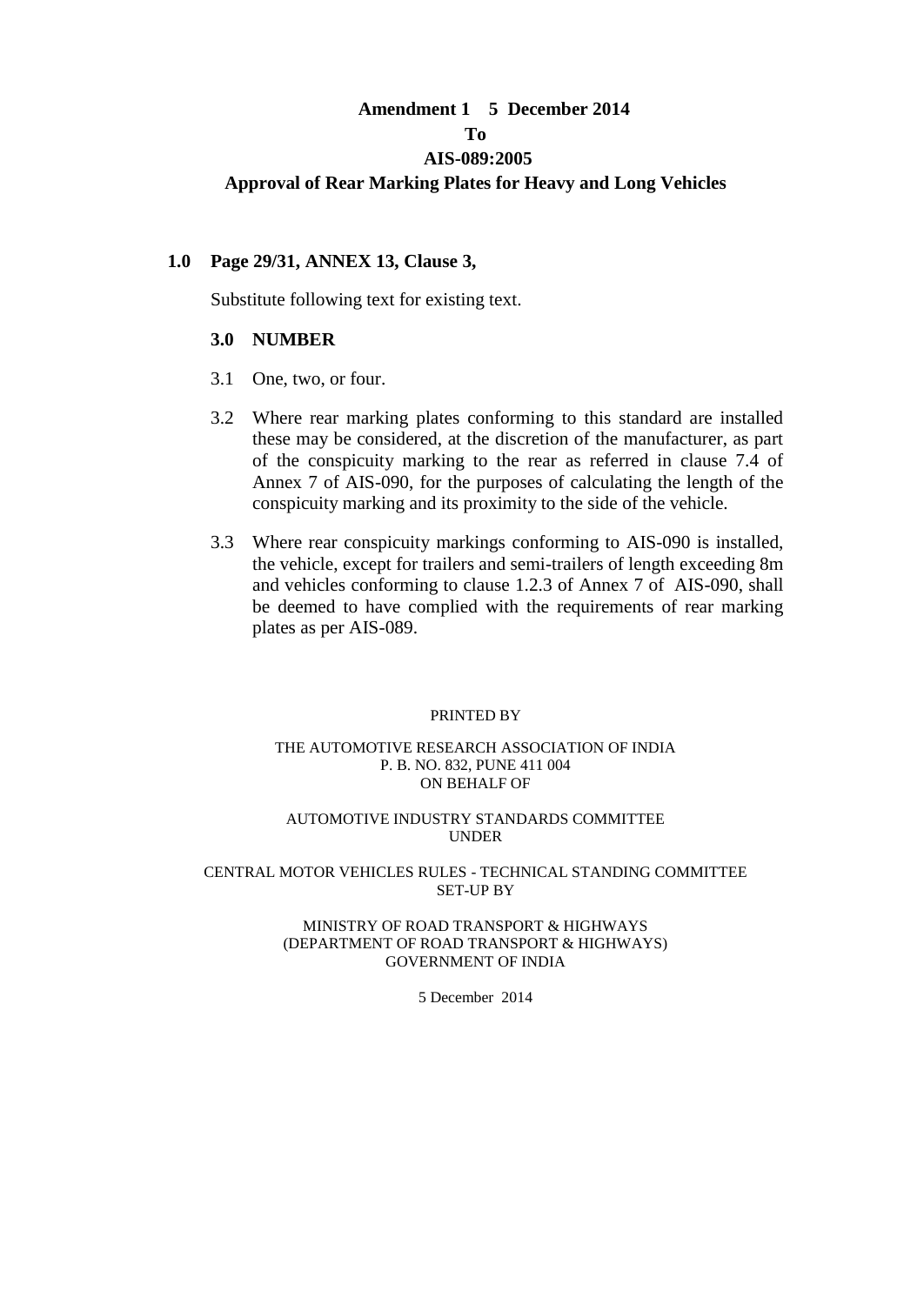# **AIS-089**

# Automotive Industry Standard

# **Approval of Rear Marking Plates for Heavy and Long Vehicles**

PRINTED BY THE AUTOMOTIVE RESEARCH ASSOCIATION OF INDIA P.B. NO. 832, PUNE 411 004

ON BEHALF OF AUTOMOTIVE INDUSTRY STANDARDS COMMITTEE

UNDER CENTRAL MOTOR VEHICLE RULES – TECHNICAL STANDING COMMITTEE

> SET-UP BY MINISTRY OF SHIPPING, ROAD TRANSPORT & HIGHWAYS (DEPARTMENT OF ROAD TRANSPORT & HIGHWAYS) GOVERNMENT OF INDIA

> > December 2005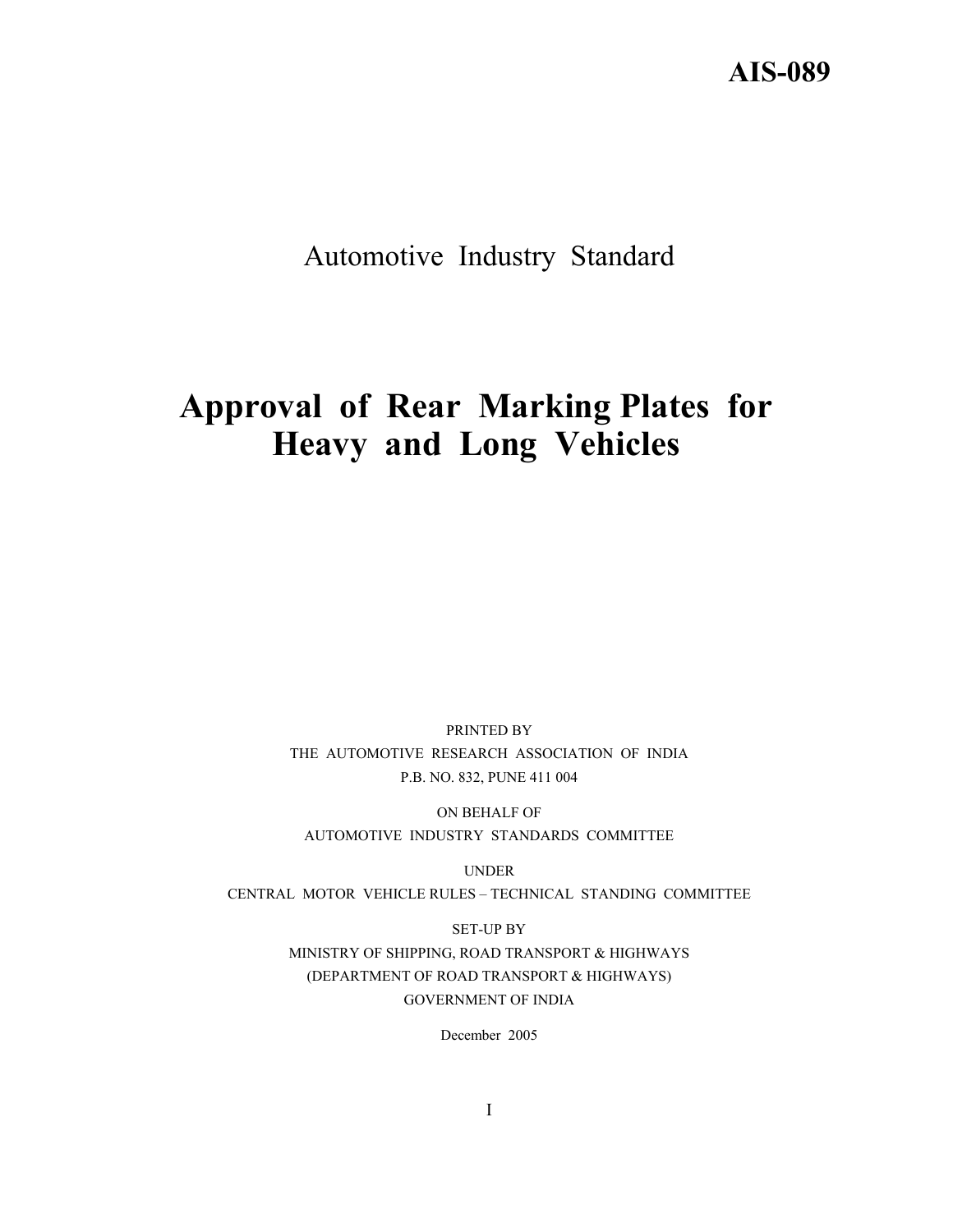|                         |  |  |  |  |  |  |  |  |  | Status chart of the standard to be used by the purchaser |  |
|-------------------------|--|--|--|--|--|--|--|--|--|----------------------------------------------------------|--|
| for updating the record |  |  |  |  |  |  |  |  |  |                                                          |  |

| Sr.<br>No. | Corr-<br><i>igenda</i> | Amend-<br>ment | <b>Revision</b> | Date | Remark | Misc. |
|------------|------------------------|----------------|-----------------|------|--------|-------|
|            |                        |                |                 |      |        |       |
|            |                        |                |                 |      |        |       |
|            |                        |                |                 |      |        |       |
|            |                        |                |                 |      |        |       |
|            |                        |                |                 |      |        |       |
|            |                        |                |                 |      |        |       |
|            |                        |                |                 |      |        |       |

**General remarks:**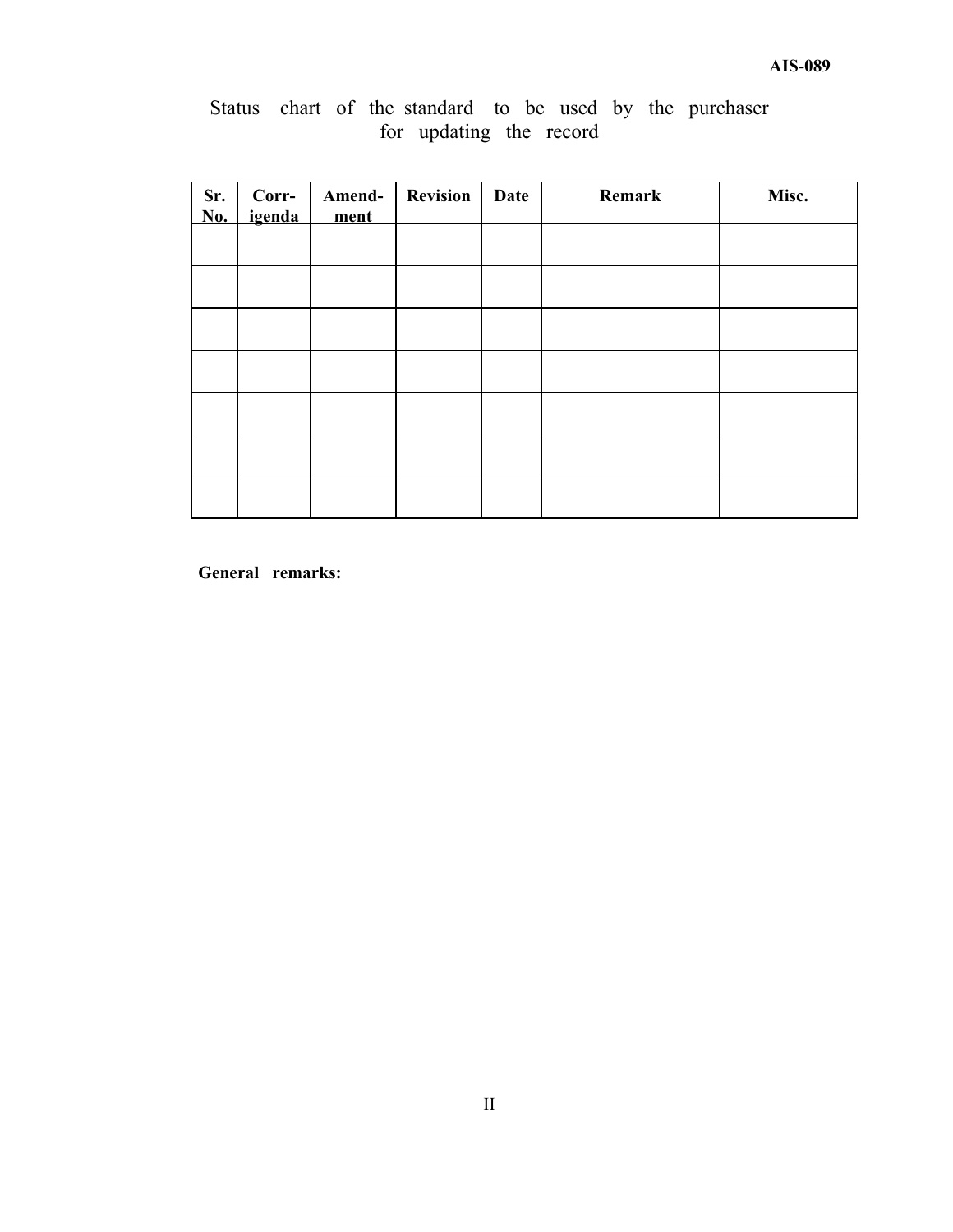### **INTRODUCTION**

The Government of India felt the need for a permanent agency to expedite the publication of standards and development of test facilities in parallel when the work on the preparation of the standards is going on, as the development of improved safety critical parts can be undertaken only after the publication of the standard and commissioning of test facilities. To this end, the erstwhile Ministry of Surface Transport (MoST) has constituted a permanent Automotive Industry Standards Committee (AISC) vide order No.RT-11028/11/97-MVL dated September 15, 1997. The standards prepared by AISC will be approved by the permanent CMVR -Technical Standing Committee (CTSC). After approval, the Automotive Research Association of India, (ARAI), Pune, being the Secretariat of the AIS Committee, has published this standard. For better dissemination of this information ARAI may publish this document on their Web site.

The standard purports to enhance visibility of vehicles, even in darkness. It will aid the trailing / following vehicles to judge the length of this vehicle and thus facilitate right decisions while overtaking.

Rain simulation test specified vide clause 1.4.3 in Annex-6 to be exempted during component approval till such time the test method and acceptance criteria are clarified.

While preparing this AIS considerable assistance is derived from ECE regulation 70, Amendment 3 (Supp. 3 to the 01 series of amendments- Date of entry into force: Sept.12, 2001) Uniform provisions concerning the Approval of Rear Marking Plates for Heavy and Long Vehicles

The Automotive Industry Standards Committee responsible for preparation of this standard is given in Annex: 14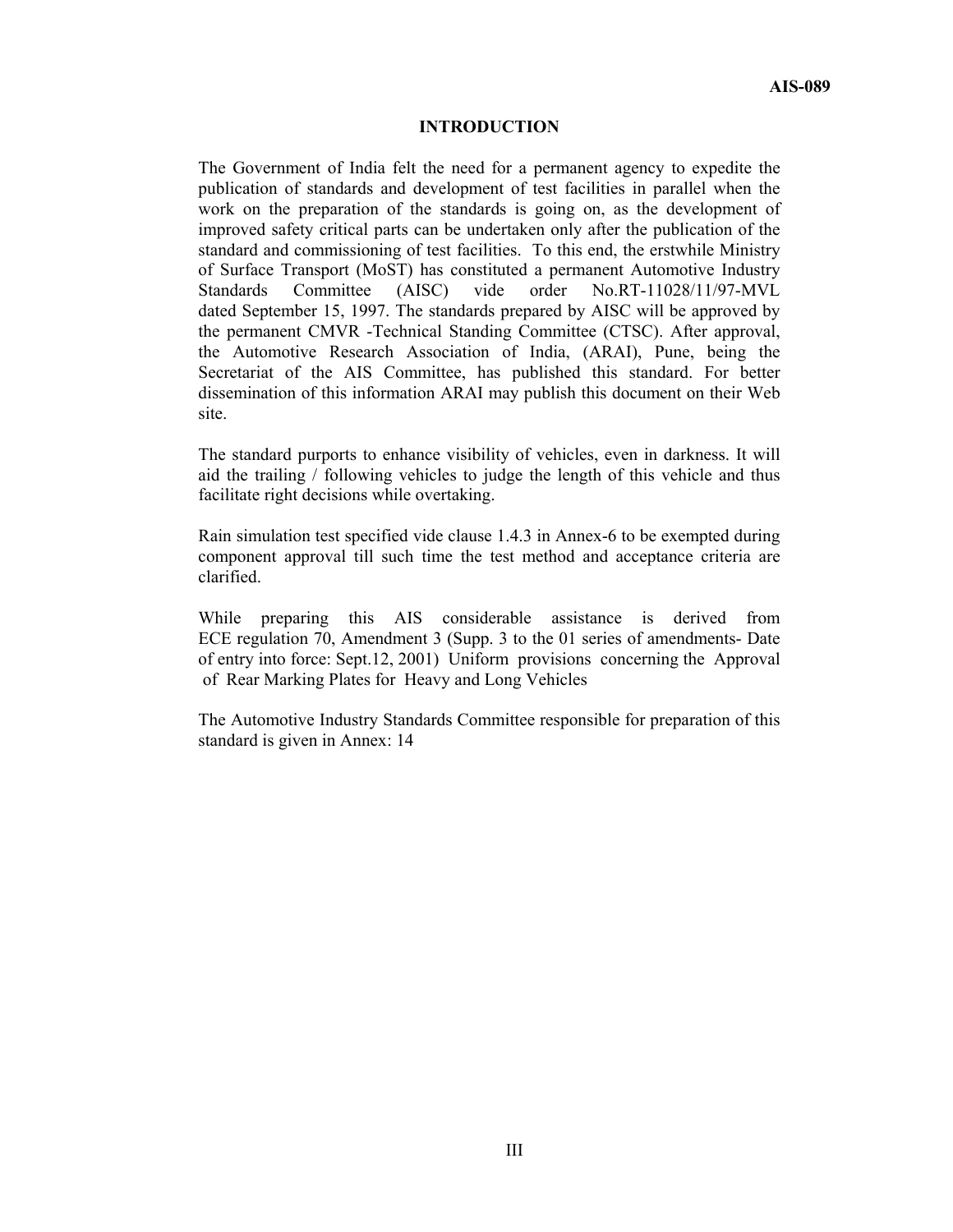# **Approval of Rear Marking Plates for Heavy and Long Vehicles**

| Sr. No. | <b>Description</b>                                                                               | Page<br>No. |
|---------|--------------------------------------------------------------------------------------------------|-------------|
| 1.      | Scope                                                                                            | 1/31        |
| 2.      | References                                                                                       | 1/31        |
| 3.      | Definitions                                                                                      | 1/31        |
| 4.      | Technical information to be supplied by the manufacturer                                         | 4/31        |
| 5.      | Markings                                                                                         | 4/31        |
| 6.      | Clause reserved                                                                                  | 5/31        |
| 7.      | General specifications                                                                           | 5/31        |
| 8.      | Special specification (tests)                                                                    | 5/31        |
| 9.      | Modifications and extension of approval of rear marking plates<br>long vehicles<br>for heavy and | 5/31        |
| 10.     | Conformity of production                                                                         | 6/31        |

# **CONTENTS**

|          | <b>ANNEXES</b>                                                                                                         |       |
|----------|------------------------------------------------------------------------------------------------------------------------|-------|
| Annex 1  | The CIE co-ordinate system                                                                                             | 7/31  |
| Annex 2  | Test procedure                                                                                                         | 9/31  |
| Annex 3  | Specifications of shape and dimensions - Shape and dimensions<br>of retro reflective/fluorescent rear marking plate(s) | 10/31 |
| Annex 4  | Colorimetric specifications                                                                                            | 11/31 |
| Annex 5  | Photometric specifications                                                                                             | 13/31 |
| Annex 6  | Resistance to external agents                                                                                          | 15/31 |
| Annex 7  | Resistance to heat                                                                                                     | 17/31 |
| Annex 8  | Rigidity of the plates                                                                                                 | 18/31 |
| Annex 9  | Annex reserved                                                                                                         | 19/31 |
| Annex 10 | Rear marking plates for trucks, tractors (Class 1 and 3),<br>trailers and semi-trailers (Class 2 and 4)                | 20/31 |
| Annex 11 | Minimum requirements for conformity of production control<br>procedures                                                | 22/31 |
| Annex 12 | Minimum requirements for sampling by an inspector                                                                      | 24/31 |
| Annex 13 | Guidelines for installation of rear marking plates on heavy and<br>long vehicles                                       | 29/31 |
| Annex 14 | Committee composition of Automotive Industry Standards<br>Committee                                                    | 31/31 |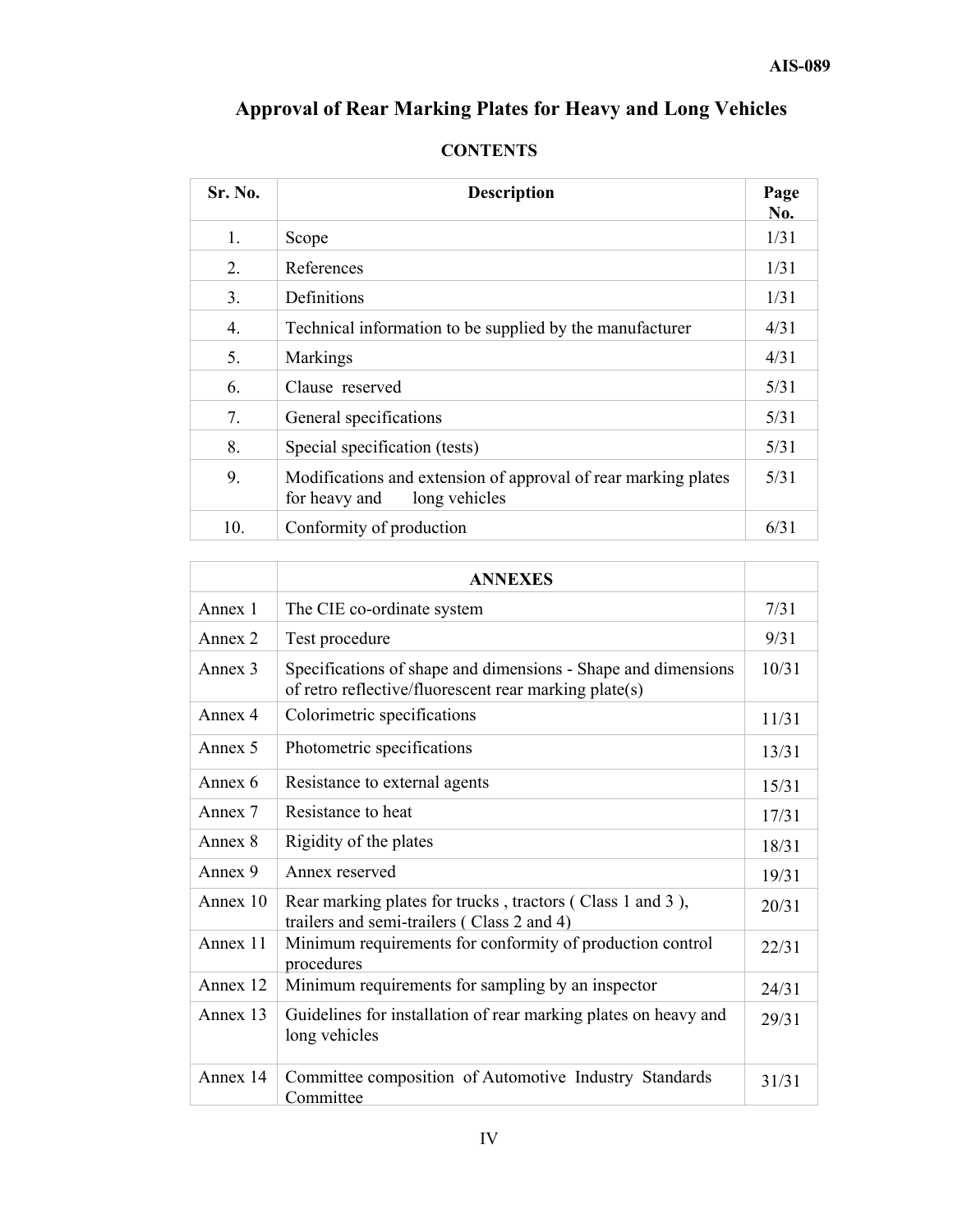# **Approval of Rear Marking Plates for Heavy and Long Vehicles**

### **1. SCOPE**

 These provisions apply to the approval of marking plates used to increase the visibility of the rear of certain heavy and long motor vehicles and their trailers and semi trailers. The applicability is as follows:

- 1.1 Category N2, with a maximum mass exceeding 7.5 tonnes and N3, with the exception of tractors for semi-trailers.
- 1.2 Category T1, T2 and T3 Trailers and semi-trailers whose length exceed 8m (including the draw bar)
- 1.3 Category T4
- 1.4 Articulated buses

### **2. REFERENCES**

- 2.1 The definitions of technical terms are those adopted by the International Commission on Illumination (CIE) - see Technical Report on Retro reflection, CIE Publication No. 54.
- 2.2 IS 14272 (Part-1) : Automotive Vehicles-Types- Terminology-Part 1 Three and Four Wheelers

### **3. DEFINITIONS**

- **3.1** For the purpose of these provisions, the following definitions shall apply:
- 3.1.1 **"Rear marking plate"** a rectangular plate with a characteristic pattern faced with retro reflective and fluorescent materials or devices;
- 3.1.2 **"Sample unit"** a complete, finished marking plate ready to be mounted on a vehicle and representative of current production;

### **3.1.3 Class(es) of rear marking plates**

| Class 1:    | Rear marking plates for heavy motor vehicles (trucks and<br>tractors) with red fluorescent and yellow retro-reflective<br>alternative stripes.     |
|-------------|----------------------------------------------------------------------------------------------------------------------------------------------------|
| $Class 2$ : | Rear marking plates for long motor vehicles (trailers and semi-<br>trailers) with red fluorescent border and yellow retro-reflective<br>centre.    |
| Class 3:    | Rear marking plates for heavy motor vehicles (trucks and<br>tractors) with red retro-reflective and yellow retro-reflective<br>alternative stripes |
| Class 4:    | Rear marking plates for long vehicles (trailers and semi trailers)<br>with red retro reflective border and yellow retro-reflective centre          |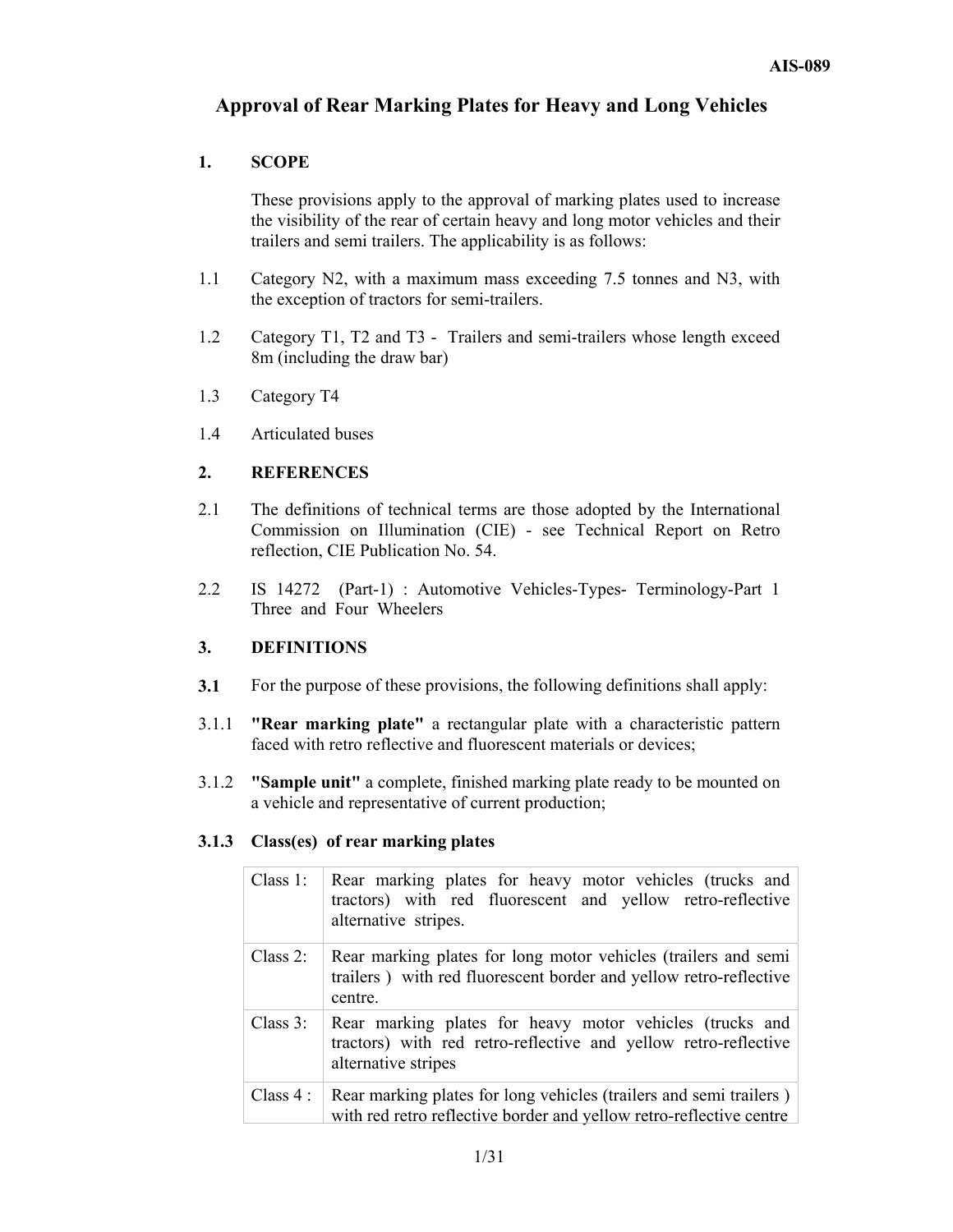### **3.2 "Retro reflection"**

Reflection in which radiation is returned in directions close to the direction from which it came, this property being maintained even over wide variations of the direction of the incident radiation:

- 3.2.1 **"Retro reflective material"** a surface or device from which, when directionally irradiated, a relatively large portion of the incident radiation is retro reflected;
- 3.2.2 **"Retro reflecting device"** an assembly ready for use and comprising one or more retro reflecting optical units;
- **3.3 Geometric definitions** (See Annex 1, Figure 1 and 2)
- 3.3.1 **"Reference centre"** a point on or near a retro reflective area which is designated to be the centre of the device for the purpose of specifying its performance;
- 3.3.2 **"Illumination axis"** a line segment from the reference centre to the light source;
- 3.3.3 **"Observation axis"** a line segment from the reference centre to the photometer head;
- 3.3.4 **"Observation angle (symbol**  $\alpha$ **)"** the angle between the illumination axis and the observation axis. The observation angle is always positive and, in the case of retro reflection, is restricted to small angles. Maximum range:  $0 \le \alpha \le 180^{\circ}$ ;
- 3.3.5 **"Observation half-plane"** the half-plane which originates on the illumination axis and which contains the observation axis;
- 3.3.6 **"Reference axis"** a designated line segment originating on the reference centre which is used to describe the angular position of the retro reflector;
- 3.3.7 **"Entrance angle (symbol β )"** the angle from the illumination axis to the reference axis. The entrance angle is usually not larger than 90º but, for completeness, its full range is defined as  $0 \le \beta \le 180^{\circ}$  In order to specify the orientation in full, this angle is characterized by two components,  $\beta_1$ and  $\beta_2$  ;
- 3.3.8 **"First axis"** an axis through the reference centre and perpendicular to the observation half-plane;
- 3.3.9 **"First component of the entrance angle (symbol β1)"** the angle from the illumination axis to the plane containing the reference axis and the first axis. Range: -180º **<** β <sup>1</sup> ≤ 180º;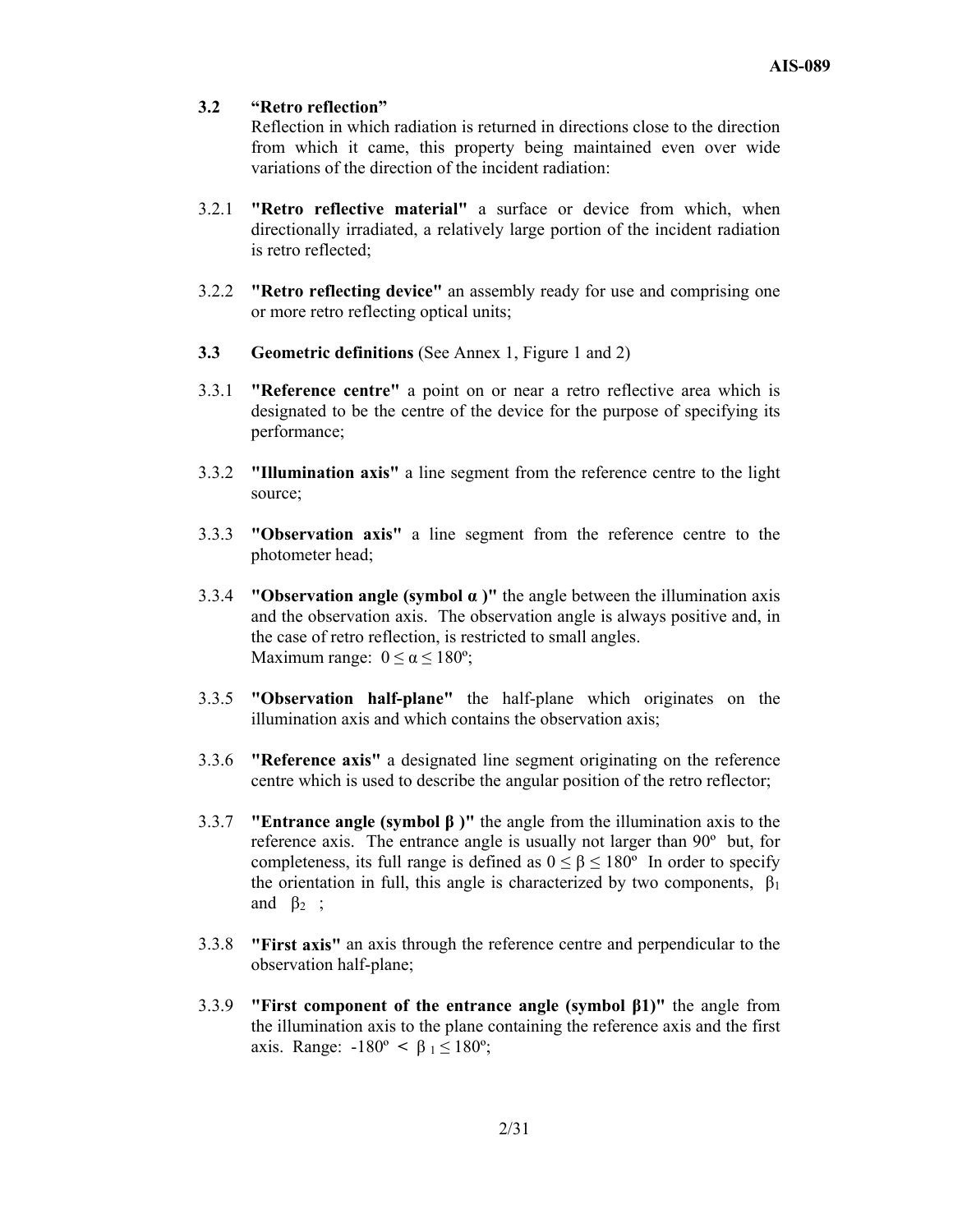- 3.3.10 **"Second component of the entrance angle (symbol β2)"** the angle from the plane containing the observation half-plane to the reference axis. Range:  $-90^{\circ} \leq \beta_2 \leq 90^{\circ}$ ;
- 3.3.11 **"Second axis"** an axis through the reference centre and perpendicular to both the first axis and the reference axis. The positive direction of the second axis lies in the observation half-plane when  $-90^{\circ} < \beta_1 < 90^{\circ}$ ; as shown in Annex 1, Figure 1;
- 3.3.12 **Angle of rotation** ε **"** angle through the which the sample is turned about its mean vertical from any arbitrary established position counter clock  $(+<sub>\epsilon</sub>)$ or clockwise  $(-\varepsilon)$  viewed in the direction of illumination. If retro-reflective materials or devices have a marking (e.g TOP), this marking governs the starting position. The angle of rotation  $\epsilon$  lies in the range  $-180$  ° <  $\varepsilon \le 180$ °.

### **3.4 Definition of photometric terms**

3.4.1 "Coefficient of retro-reflection R' " coefficient (R') obtained from the luminous intensity" (I) of the retro-reflective area in the direction of observation and the illuminance  $(E \perp)$  on the retro-reflective plane at right angles the direction of the incident light and the illuminated plane sample surface A,

 $R' = I / (E \perp * A)$ 

The coefficient of retro-reflective R' is expressed in candle per square meter per lux (cd. m<sup>-2</sup>. lx<sup>-1</sup>).

- 3.4.2 **"Angular diameter of the retro reflector sample (symbol η )"** the angle subtended by the greatest dimension of the retro reflective sample, either at the centre of the source of illumination or at the centre of the receiver;
- 3.4.3 **"Luminance factor"** the ratio of the luminance of the body under consideration to the luminance of a perfect diffuser under identical conditions of illumination and observation.

### **3.5 Fluorescence**

 When certain substances are brought near to a source of ultraviolet or blue radiations, they emit radiations, which are nearly always of longer wave-length than those producing the effect. This phenomenon is called fluorescence. By day and in twilight, fluorescent colours are brighter than normal colours because they reflect part of the light falling upon them, and in addition they emit light. At night they are not brighter than ordinary colours.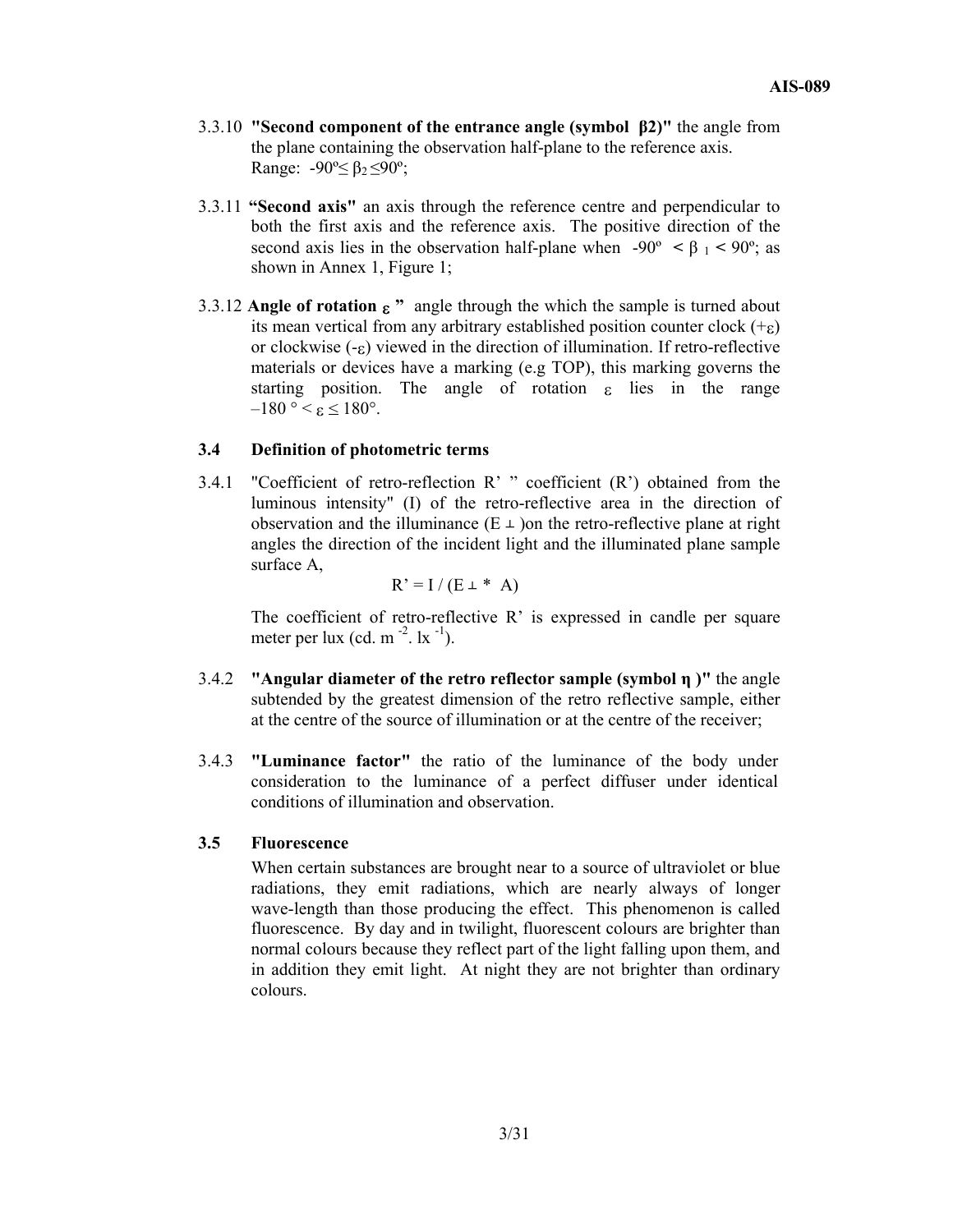### **3.6 Description of Goniometer**

 A goniometer which can be used in making retro reflection measurements in the CIE geometry is illustrated in Annex 1, Figure 2 . In this illustration, the photometer head is arbitrarily shown to be vertically above the source. The first axis is shown to be fixed and horizontal and is situated perpendicular to the observation half-plane. Any arrangement of the components, which is equivalent to the one shown, can be used.

### **3.7 Definition of "type"**

 Rear marking plates of different types means marking plates, which differ, in such essential respects as:

- 3.7.1 The trade name or mark;
- 3.7.2 The characteristics of the retro reflective material;
- 3.7.3 The characteristics of the fluorescent material;
- 3.7.4 The parts affecting the properties of the retro reflective material or devices.
- 3.75. Differences in the shape and dimensions of the rear marking shall not constitute a different type.

### **4. TECHNICAL INFORMATION TO BE SUPPLIED BY THE MANUFACTURER**

| Sr. No. | <b>Particulars</b>                                                                                                                                                                                                                       |
|---------|------------------------------------------------------------------------------------------------------------------------------------------------------------------------------------------------------------------------------------------|
| 1.      | Manufacturer's name and address                                                                                                                                                                                                          |
| 2.      | Telephone No                                                                                                                                                                                                                             |
| 3.      | FAX. No.                                                                                                                                                                                                                                 |
| 4       | E mail address                                                                                                                                                                                                                           |
| 5.      | Contact person                                                                                                                                                                                                                           |
| 6.      | Plant(s) Address(es) of manufacture.                                                                                                                                                                                                     |
| 7.      | The intended function(s) of the device.                                                                                                                                                                                                  |
| 8.      | Authenticated drawings, in duplicate, sufficiently detailed to<br>permit identification of the type. The drawings shall show<br>geometrically the position in which the marking plate is to be<br>fitted to the rear end of the vehicle. |
| 9.      | A brief description giving the technical specifications of the<br>materials of which the retro reflective areas and / or fluorescent<br>areas are made;                                                                                  |
| 10.     | Samples of the retro reflective and of the fluorescent areas; the<br>number of samples to be submitted is specified in Annex 2.                                                                                                          |

### **5. MARKINGS**

- 5.1 Every plate submitted for approval shall bear:
- 5.1.1 The trade name of the applicant and unique mark of type;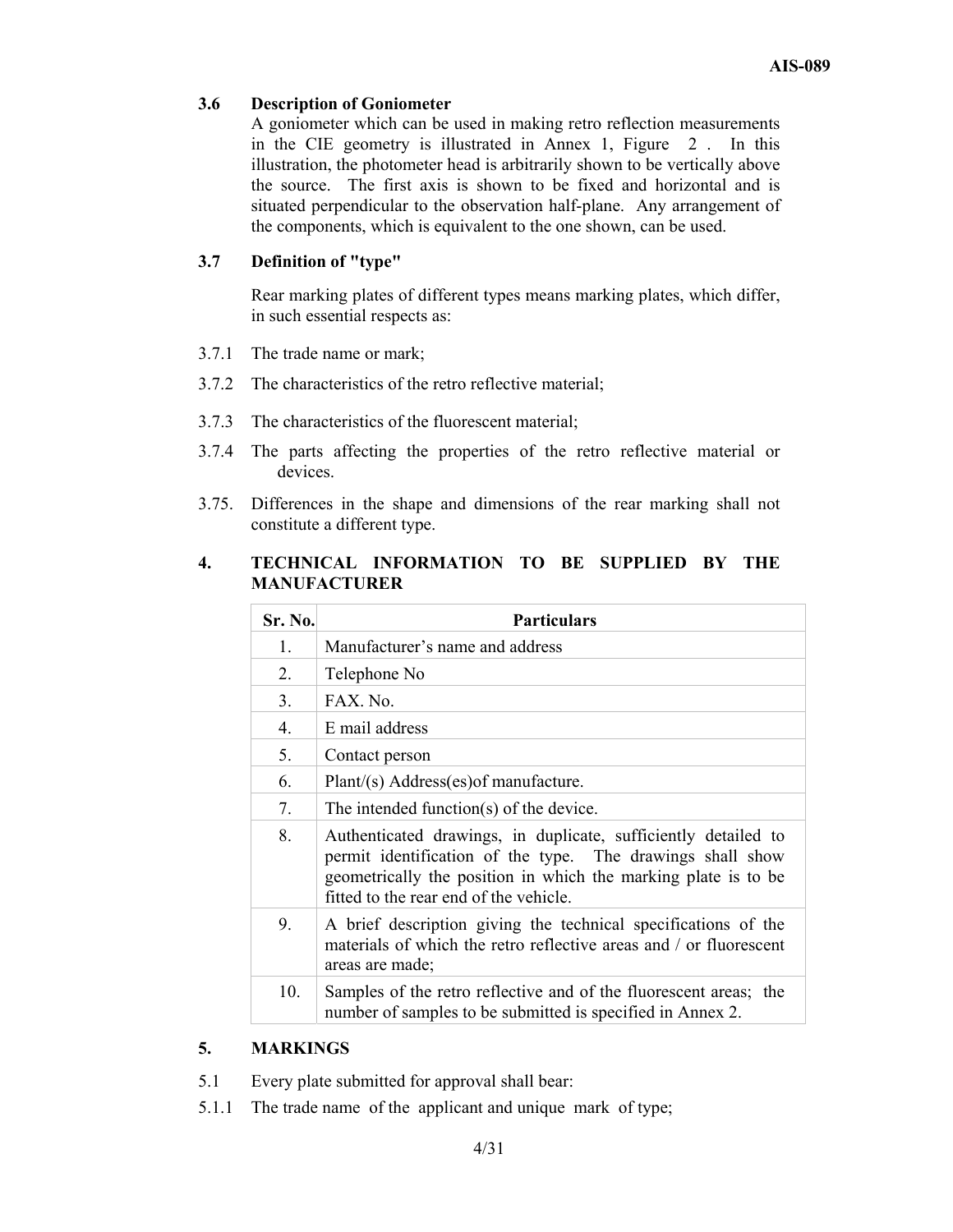- 5.1.2 On the plates whose retro reflective system is not omni-rotational, the word "TOP" is inscribed horizontally on the part of the plates which is intended to be the highest part of the plate when mounted on the vehicle.
- 5.2 The markings shall be applied on either the retro reflective or the fluorescent area of the plate, or on the edge, and must be visible from the outside when the marking plate is fitted on the vehicle.
- 5.3 The markings shall be clearly legible and shall be indelible.

### **6. Clause reserved**

### **7. GENERAL SPECIFICATIONS**

- 7.1 Retro-reflective/fluorescent or retro-reflective only marking plates shall be so constructed that they function satisfactorily and will continue to do so in normal use. In addition, they shall not have any defect in design or manufacture that is detrimental to their efficient operation or to their maintenance in good condition.
- 7.2 The components of retro-reflective/fluorescent or retro reflective only marking plates shall not be capable of being easily dismantled.
- 7.3 The means of attachment of the rear marking plate must guarantee a stable and durable connection between the rear marking plate and the rear end of vehicles, for instance by screws**,** rivets or adhesives
- 7.4 The outer surface of the retro reflective/ fluorescent or retro-reflective only marking plate(s) shall be easy to clean. The surface shall therefore not be rough and any protuberances it may exhibit shall not prevent easy cleaning.

### **8. SPECIAL SPECIFICATIONS (TESTS)**

- 8.1 Rear markingplate(s) shall also satisfy the conditions as to shape and stripe slope and the colorimetric, photometric, physical and mechanical requirements set forth in Annexes 3 to 10 to this standard.
- 8.2 Guidelines for installation of rear marking plates on heavy and long vehicles shall be as per Annex 13

### **9. MODIFICATIONS AND EXTENSION OF APPROVAL OF REAR MARKING PLATES FOR HEAVY AND LONG VEHICLES**

- 9.1 Every modification pertaining to the information, even if the changes are non-technical in nature declared in accordance to para 4 above, shall be intimated to the test agency by the manufacturer.
- 9.2 If the changes are in parameters not related to the provisions, no further action needs to be taken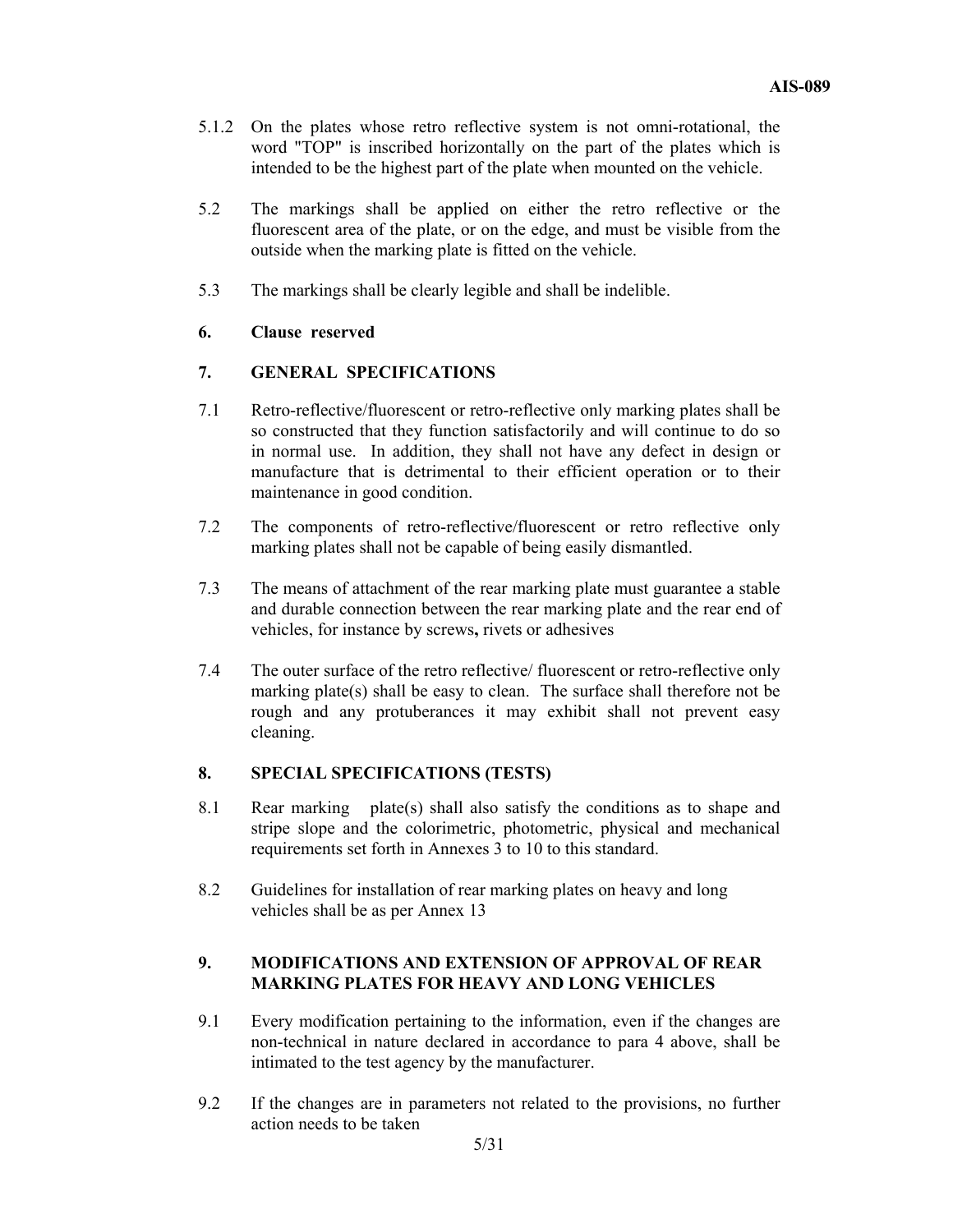- 9.3 If the changes are in parameters related to the provisions, the testing agency, which has issued the certificate of compliance, may then consider, whether:
- 9.3.1 The type or model with the changed specification still complies with the provisions,

or

- 9.3.2 Any further verification is required to establish compliance
- 9.4 For deciding whether testing is required or not: till details are finalized, this will be as agreed between the test agency and the manufacturer.
- 9.5 In case of 9.3.2, only tests pertaining to the affected specification shall be performed.
- 9.6 In case of fulfillment of criterion as per 9.3, the approval of compliance shall be extended for the changes carried out.

### **10. CONFORMITY OF PRODUCTION**

The conformity of production procedures shall comply with those set out in the AIS-037 with following requirements;

- 10.1 Rear marking plate approved to this standard shall be so manufactured as to conform to the type approved by meeting the requirements set forth in paragraphs 7 and 8 above.
- 10.2 The minimum requirements for conformity of production control procedures set forth in Annex 11 to this standard shall be complied with.
- 10.3 The minimum requirements for sampling by an inspector set forth in Annex 12 to this standard shall be compiled with.
- 10.4 The test agency may at any time verify the conformity control methods applied in each production facility as detailed in AIS-037. The normal frequency of these verification shall be as per AIS-037 or as decided by CMVR-TSC.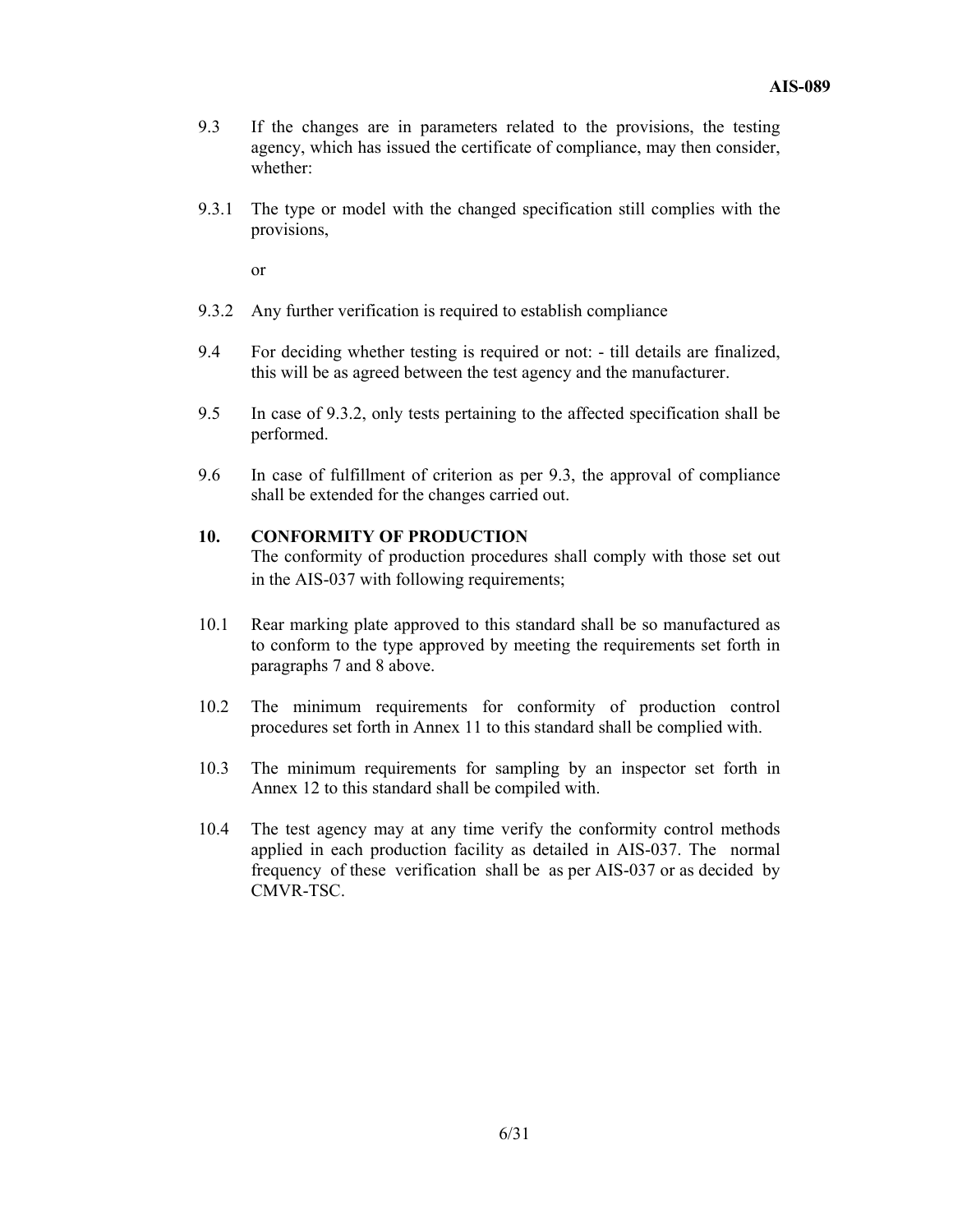### **ANNEX 1**  ( See 3.3)

### **THE CIE CO-ORDINATE SYSTEM**



### **Figure 1**

| 1: First Axis  | I: Illumination Axis | $\alpha$ :              | Observation angle |
|----------------|----------------------|-------------------------|-------------------|
| 2: Second Axis | O: Observation Axis  | $\beta_1$ , $\beta_2$ ; | Entrance angles   |
|                | R: Reference Axis    | E.                      | Rotation angle    |

The CIE angular system for specifying and measuring retro-reflectors. The first axis is perpendicular to the plane containing the observation axis and the illumination axis. The second axis is perpendicular both to the first axis and to the reference axis. All axes, angles, and directions of rotation are shown positive.

Notes: (a) The principle fixed axis is the illumination axis.

- (b) The first axis is fixed perpendicular to the plane containing the observation and illumination axis.
- (c) The reference axis is fixed in the retro-reflectors and moveable with  $B_1$  and  $B_2$ .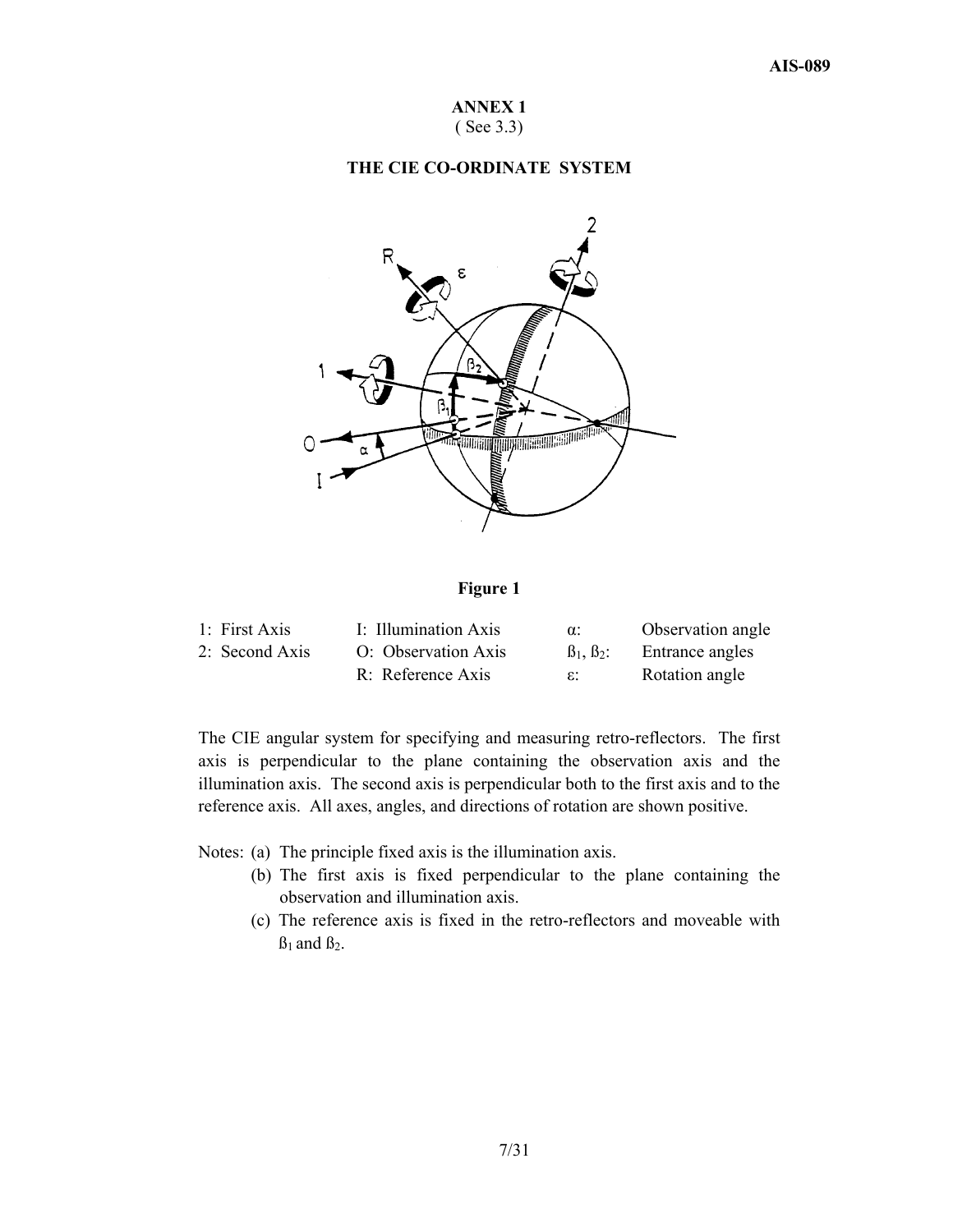### **GONIOMETER MECHANISM EMBODYING THE CIE ANGULAR SYSTEM**



## **Figure 2**

| 1: First Axis  | I: Illumination Axis | $\alpha$ :      | Observation angle                    |
|----------------|----------------------|-----------------|--------------------------------------|
| 2: Second Axis | O: Observation Axis  |                 | $\beta_1, \beta_2$ : Entrance angles |
| 3: Reference   | R: Reference Axis    | $\varepsilon$ . | Rotation angle                       |
| Centre         | P: Retro-reflector   |                 |                                      |
|                |                      |                 |                                      |

Representation of a goniometer mechanism embodying the CIE angular system for specifying and measuring retro-reflectors. All angles and directions of rotation are shown positive.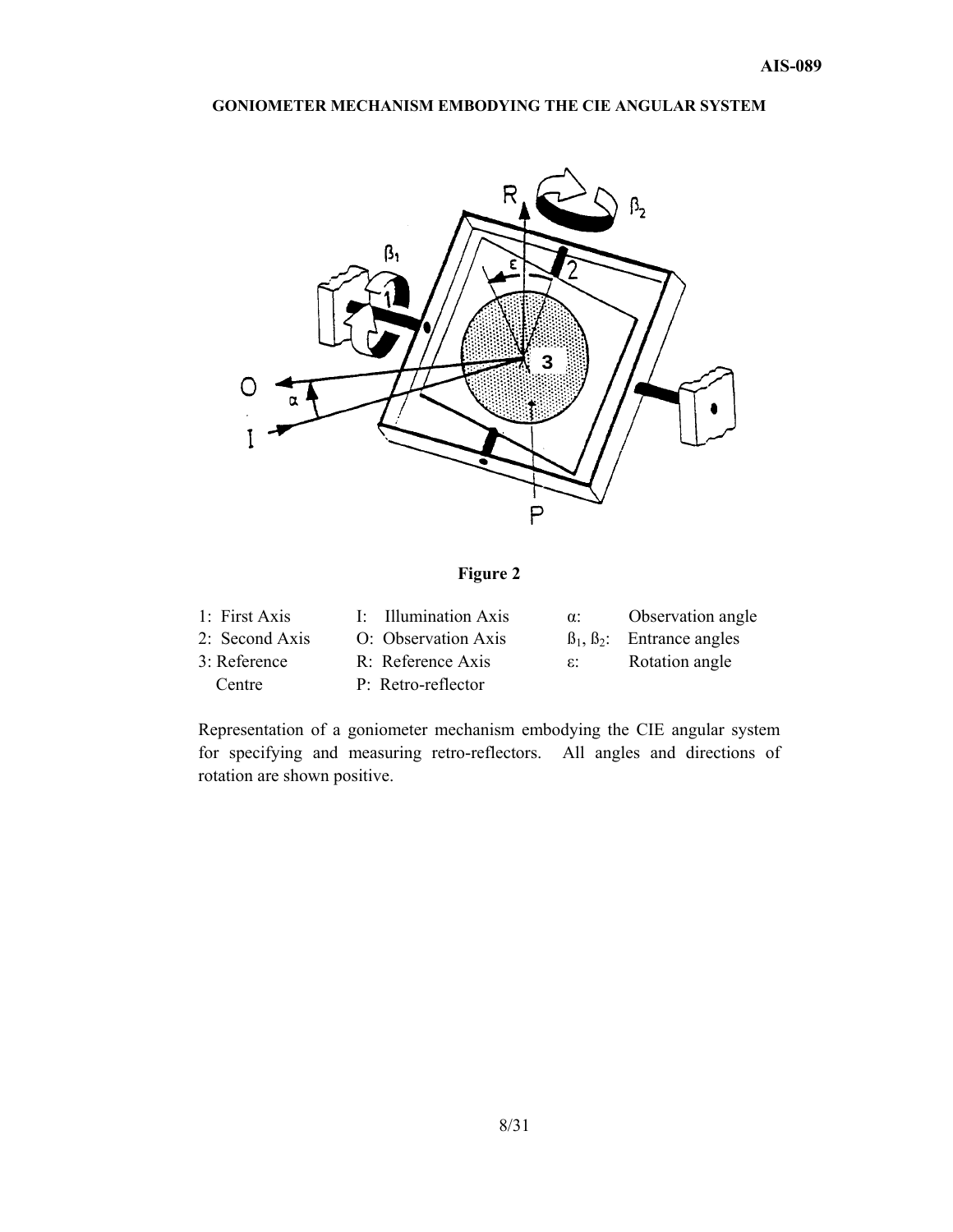### **ANNEX 2**  ( See 4.11)

### **TEST PROCEDURE**

### **TEST SAMPLES**

- 1. Two large chevron rear marking plates for trucks and tractors and two large rear marking plates for trailers and semi-trailers (or their equivalent in smaller plates) shall be supplied to the testing laboratory for the various tests to be conducted.
- 2. The test samples shall be representative of current production, fabricated in accordance with the recommendations of the manufacturer(s) of the retro-reflective or retro-reflective / fluorescent materials or devices.
- 3. After verification of the general specifications (paragraph 7 of the standard) and the specifications of shape and dimensions (Annex 3) the samples shall be subjected to the heat resistance test described in Annex 7 to this standard, prior to the tests described in Annexes 4, 5 and 6.
- 4. The photometric and colorimetric measurements may be made on the same sample.
- 5. For the other tests, samples which have not undergone any testing should be used.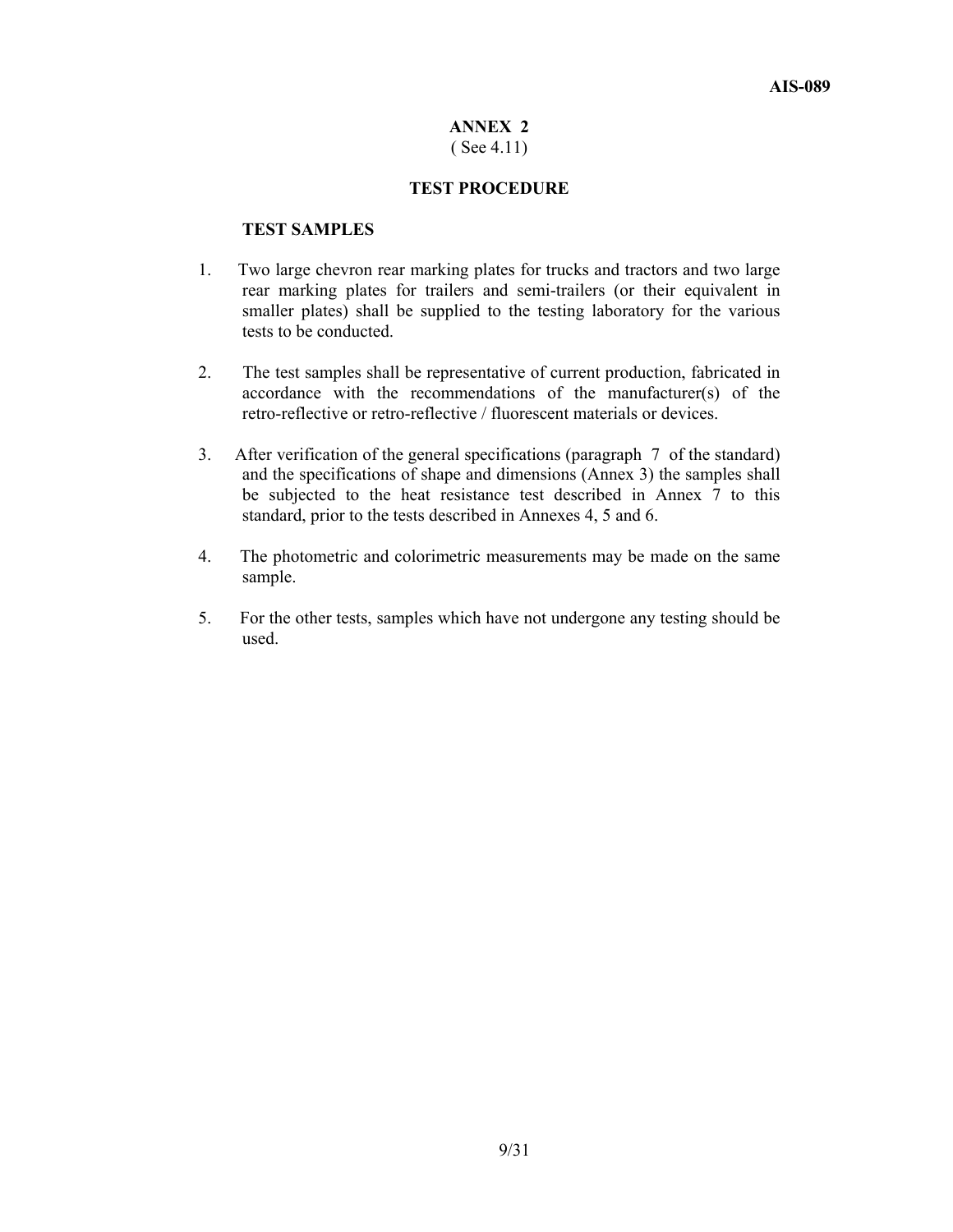### **ANNEX 3**  ( See 8)

### **SPECIFICATIONS OF SHAPE AND DIMENSIONS SHAPE AND DIMENSIONS OF RETRO-REFLECTIVE/FLUORESCENT REAR MARKING PLATE(S)**

- 1. **Shape:** The plates shall be rectangular in shape for mounting at the rear of vehicles.
- 2. **Pattern:** For mounting on trailers and semi-trailers, the plates shall have a yellow retro reflective background with a red fluorescent or retro-reflective border;

 For mounting on non-articulated vehicles (tractors or trucks), the plates shall be of the chevron type with alternate, oblique stripes of yellow retro-reflective and red fluorescent or retro-reflective materials or devices.

- 3. **Dimensions:** The minimum total summarized length of a set of rear marking plates consisting only of one, two or four marking plates with retro reflective and fluorescent materials shall be 1,130 mm, the maximum total length shall be 2,300 mm.
- 3.1 The width of a rear marking plate shall be:

For trucks and tractors:  $140 \pm 10$  mm.

For trailers and semi-trailers: 200 mm.

- 3.2 The length of the each rear marking plates in a set consisting of two plates for trucks and tractors, as illustrated in figures 1(b) and 1(c) of Annex. 10 may be reduced to a minimum of 140 mm, provided that the width is increased such that the area of each marking is at least  $735 \text{ cm}^2$ , does not exceed 1725  $\text{cm}^2$  and the marking plates are rectangular.
- 3.3 The width of the red fluorescent border of the rear marking plates for trailers and semi-trailers shall be 40 mm  $\pm$  1 mm.
- 3.4 The slope of the oblique stripes of the chevron band shall be  $45^\circ \pm 5^\circ$ . The width of the stripes shall be 100 mm  $\pm$  2.5 mm.

 Prescribed shapes, patterns and dimensional features are illustrated in figures 1 and 2 of Annex 10 to this standard.

3.5 Rear marking plates supplied in sets shall form matching pairs.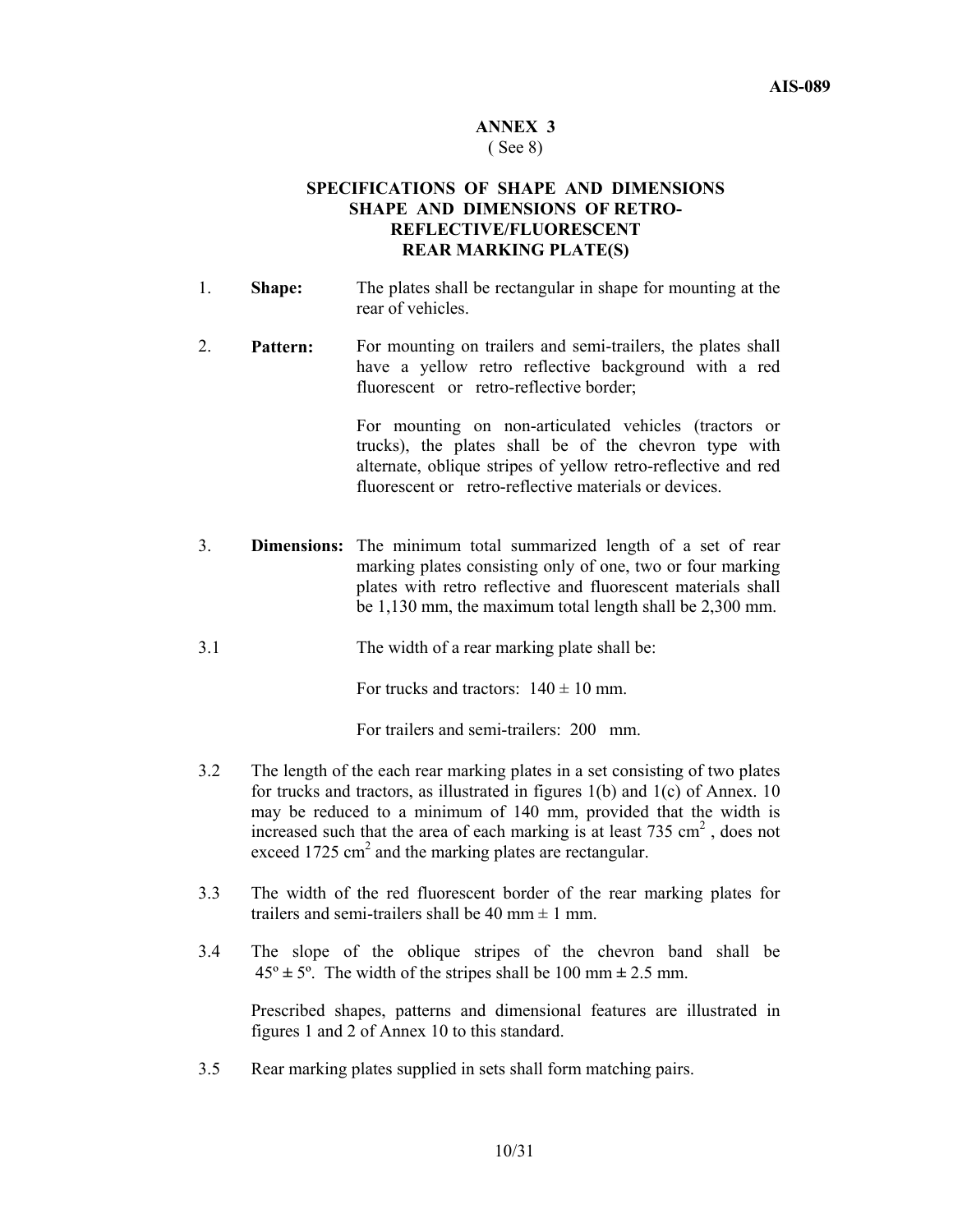### ( See 8)

### **COLORIMETRIC SPECIFICATIONS**

1. Rear marking plates for heavy vehicles and trailers shall be composed of yellow retro reflective and red retro-reflective or yellow retro-reflective and red fluorescent materials or devices.

### **2. Yellow or red retro reflective material**

2.1 When measured with a spectrophotometer in accordance with the provisions of CIE document No. 15 (1971) and illuminated with the CIE Standard Illuminant D65 at an angle of 45º to the normal and viewed along the normal (45/0 geometry), the colour of the material in new condition shall be located within the area defined by the chromaticity co-ordinates in Table 1 and comply with the luminance factor.

| Colour |   | 1     | $\overline{2}$ | 3     | 4     | Luminance<br>factor<br>ß |
|--------|---|-------|----------------|-------|-------|--------------------------|
| Yellow | X | 0.545 | 0.487 0.427    |       | 0.465 |                          |
|        | у | 0.454 | 0.423 0.483    |       | 0.534 | $\geq 0.16$              |
|        | X | 0.690 | 0.595          | 0.569 | 0.655 |                          |
| Red    | у | 0.310 | 0.315          | 0.341 | 0.345 | $\geq 0.03$              |

**Table 1 Chromaticity Co-ordinates x and y**

2.2 When illuminated by the CIE Standard Illuminant A at an entrance angle  $\beta_1 = \beta_2 = 0^{\circ}$ , or, if this produces a colourless surface reflection, an angle  $\beta_1 = +5^\circ$ ,  $\beta_2 = 0^\circ$ , and measured at an observation angle of 20', the colour of the material in new condition shall be located within the area defined by the chromaticity co-ordinates in Table 2: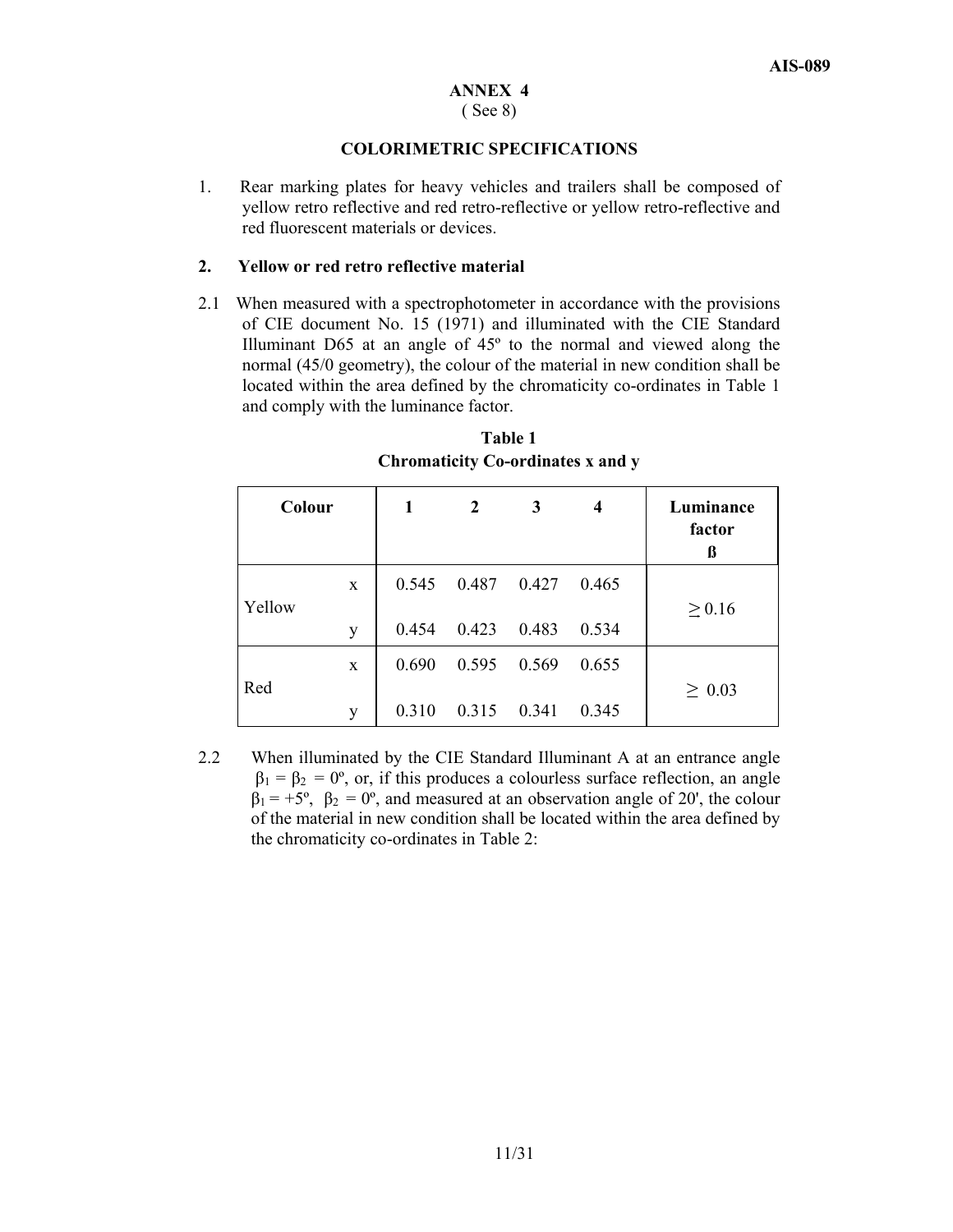|        | Colour       | 1     | $\mathbf{2}$ | 3     | $\overline{\mathbf{4}}$ | Luminance<br>factor<br>ß |  |
|--------|--------------|-------|--------------|-------|-------------------------|--------------------------|--|
|        | X            | 0.545 | 0.487        | 0.427 | 0.465                   |                          |  |
| Yellow | y            | 0.454 | 0.423        | 0.483 | 0.534                   | $\ge 0.16$               |  |
| Red    | $\mathbf{X}$ | 0.690 | 0.595        | 0.569 | 0.655                   |                          |  |
|        | y            | 0.310 | 0.315        | 0.341 | 0.345                   | $\geq 0.03$              |  |

**Table 2 Chromaticity Co-ordinates**

Note: The question of the night-time colours of retro reflective materials is at present being studied by CIE/TC/1.6; the above limits are therefore only provisional and will be revised later after CIE TC 1.6 has completed its work.

### **3. Red fluorescent material**

3.1 When measured with a spectrophotometer in accordance with the provisions of CIE document No.15/(1971) and illuminated polychromatically with the CIE Standard Illuminant D65 at an angle of 45° to the normal and viewed along the normal (geometry 45/0), the colour of the material in new condition shall be located within the area defined by the chromaticity co-ordinates in Table 3 and comply with the luminance factor.

| Colour |   |       |       | 3     | $\boldsymbol{4}$ | luminance<br>factor<br>ĸ |
|--------|---|-------|-------|-------|------------------|--------------------------|
| Red    | X | 0.690 | 0.595 | 0.569 | 0.655            | $\geq 0.30$              |
|        |   | 0.310 | 0.315 | 0.341 | 0.345            |                          |

**Table 3 Chromaticity Co-ordinates**

### **4. Compliance with the colorimetric specification shall be verified by a visual comparison test.**

 If any doubt remains after this test, conformity with the colorimetric specification shall be verified by determining the trichromatic co-ordinates of the most doubtful sample.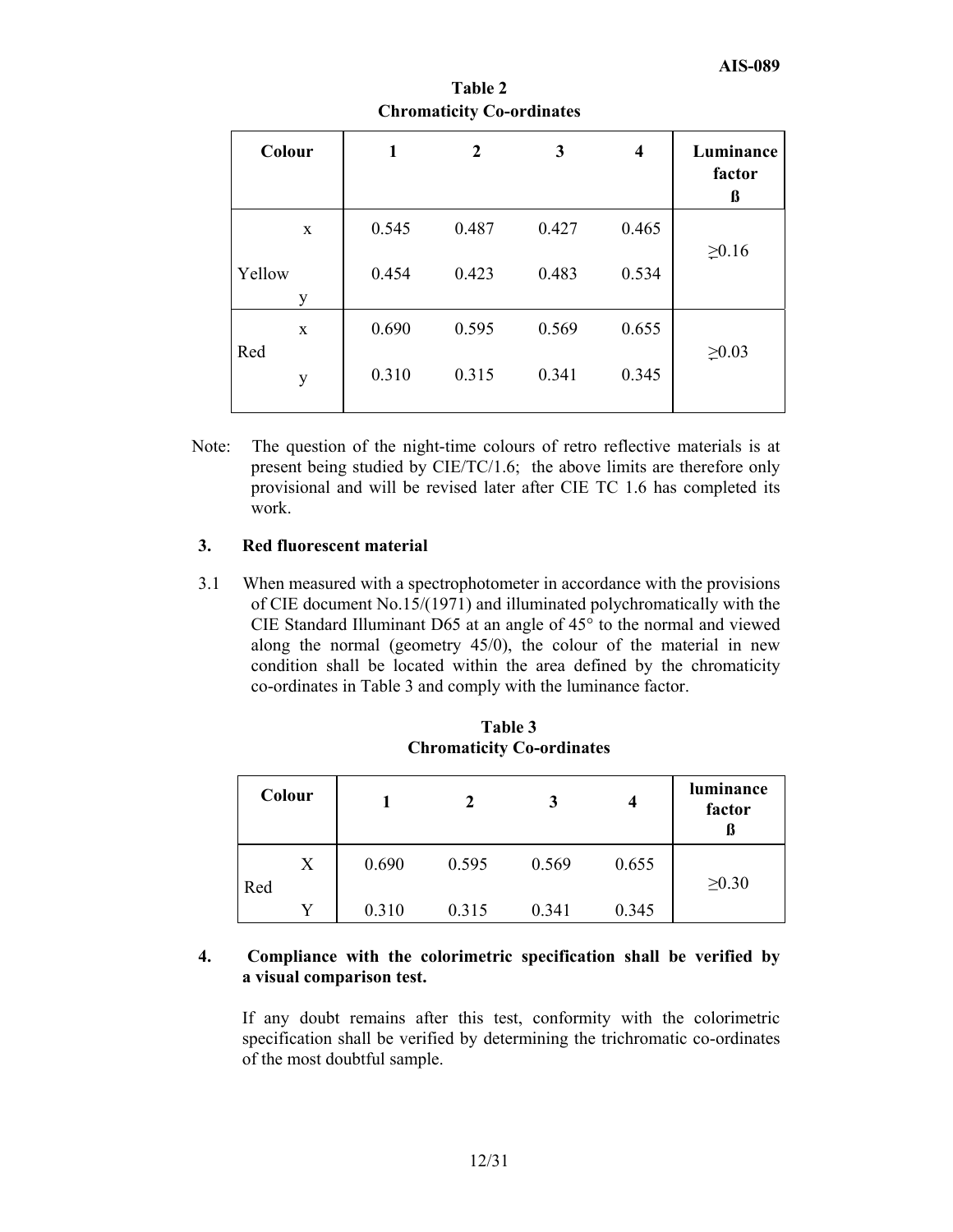# ( See 8)

### **PHOTOMETRIC SPECIFICATIONS**

- 1. Photometric properties
- 1.1 When illuminated with a CIE standard d Illuminant A and measured as recommended by CIE TC 2.3 (CIE Publication No. 54, 1982), the coefficient of retro reflection R' in candelas per lux per square metre of the yellow retro reflective area in new condition shall be at least as indicated in Table 1 or 2, according to the class. Devices of Class 1 and Class 2 shall fulfil the values in Table1, devices of Class 3 and Class 4 those in Table 2.

| <b>Observation angle</b><br>$\alpha$ (' | <b>Entrance Angle</b><br>$\beta$ ( $\circ$ ) |             |             |              |              |  |  |
|-----------------------------------------|----------------------------------------------|-------------|-------------|--------------|--------------|--|--|
| 20'                                     | 61                                           | $0^{\circ}$ | $0^{\circ}$ | $0^{\circ}$  | $0^{\circ}$  |  |  |
|                                         | B <sub>2</sub>                               | $5^{\circ}$ | $30^\circ$  | $40^{\circ}$ | $60^{\circ}$ |  |  |
| Coefficient R'<br>$(cd.m^{-2}.1x^{-1})$ | Colour<br>yellow                             | 300         | 180         | 75           | 10           |  |  |

**Table 1 Coefficient of Retro-reflection R' (cd.m-2.lx-1 )** 

| Table 2                                                                    |  |
|----------------------------------------------------------------------------|--|
| Coefficient of Retro-reflection R' (cd.m <sup>-2</sup> .lx <sup>-1</sup> ) |  |

| <b>Observation angle</b><br>$\alpha(')$             | <b>Entrance Angle</b><br>$\beta$ ( $\circ$ ) |             |             |              |              |
|-----------------------------------------------------|----------------------------------------------|-------------|-------------|--------------|--------------|
|                                                     | B1                                           | $0^{\circ}$ | $0^{\circ}$ | $0^{\circ}$  | $0^{\circ}$  |
| 20'                                                 | B2                                           | $5^\circ$   | $30^\circ$  | $40^{\circ}$ | $60^{\circ}$ |
|                                                     | Colour                                       |             |             |              |              |
| Coefficient R'<br>$(cd \cdot m^{-2} \cdot lx^{-1})$ | Yellow                                       | 300         | 180         | 75           | 10           |
|                                                     | Red                                          | 10          | 7           | 4            |              |

1.2 The subtended angle at the sample shall not be larger than 80'.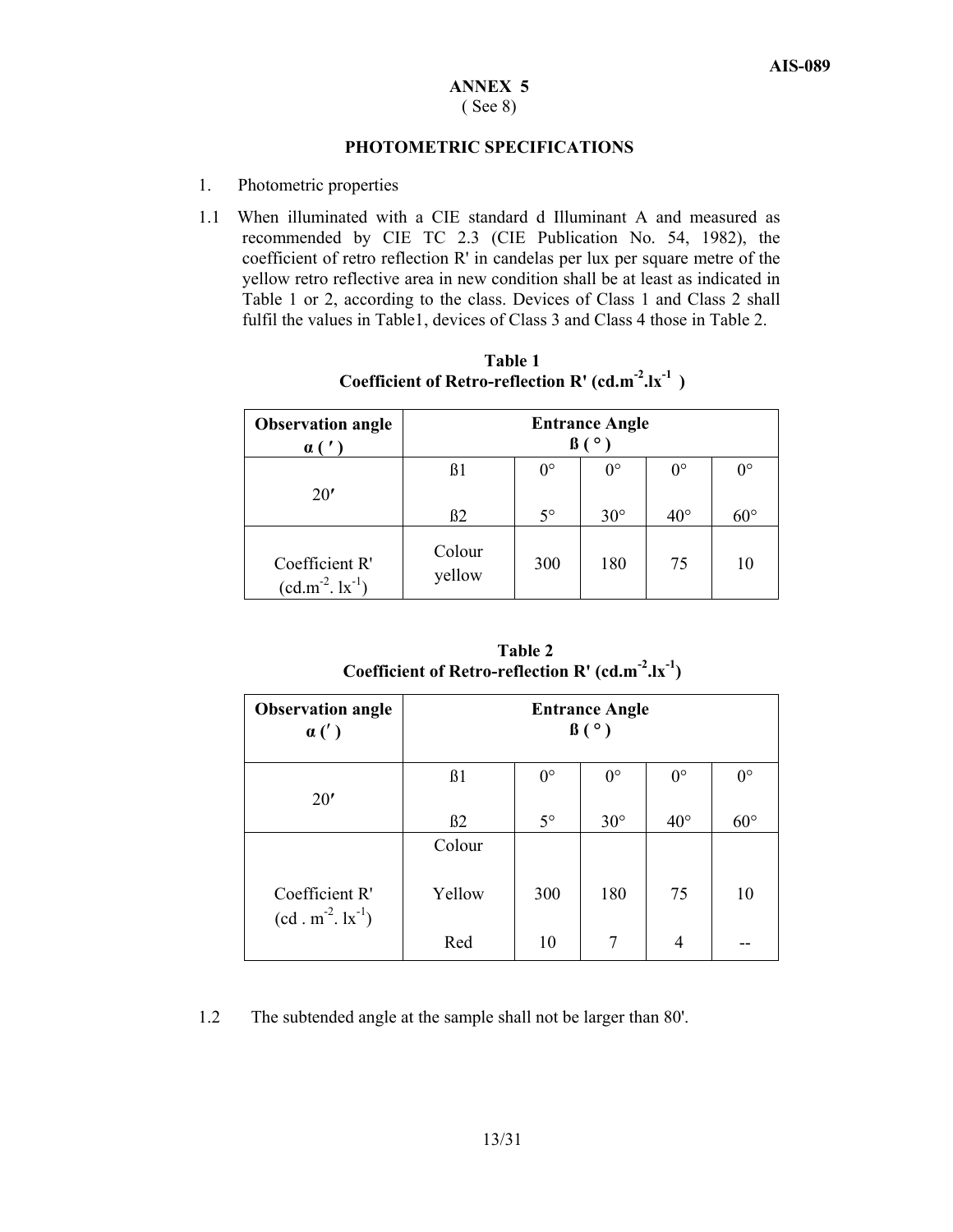# **1.3 Luminance factor**

The Luminance factor ß shall be at least as indicated in Table 3

| Color  | Luminance factor ß |
|--------|--------------------|
| Red    | $\geq 0.03$        |
| Yellow | $\geq 0.16$        |

**Table 3 Luminance factor ß**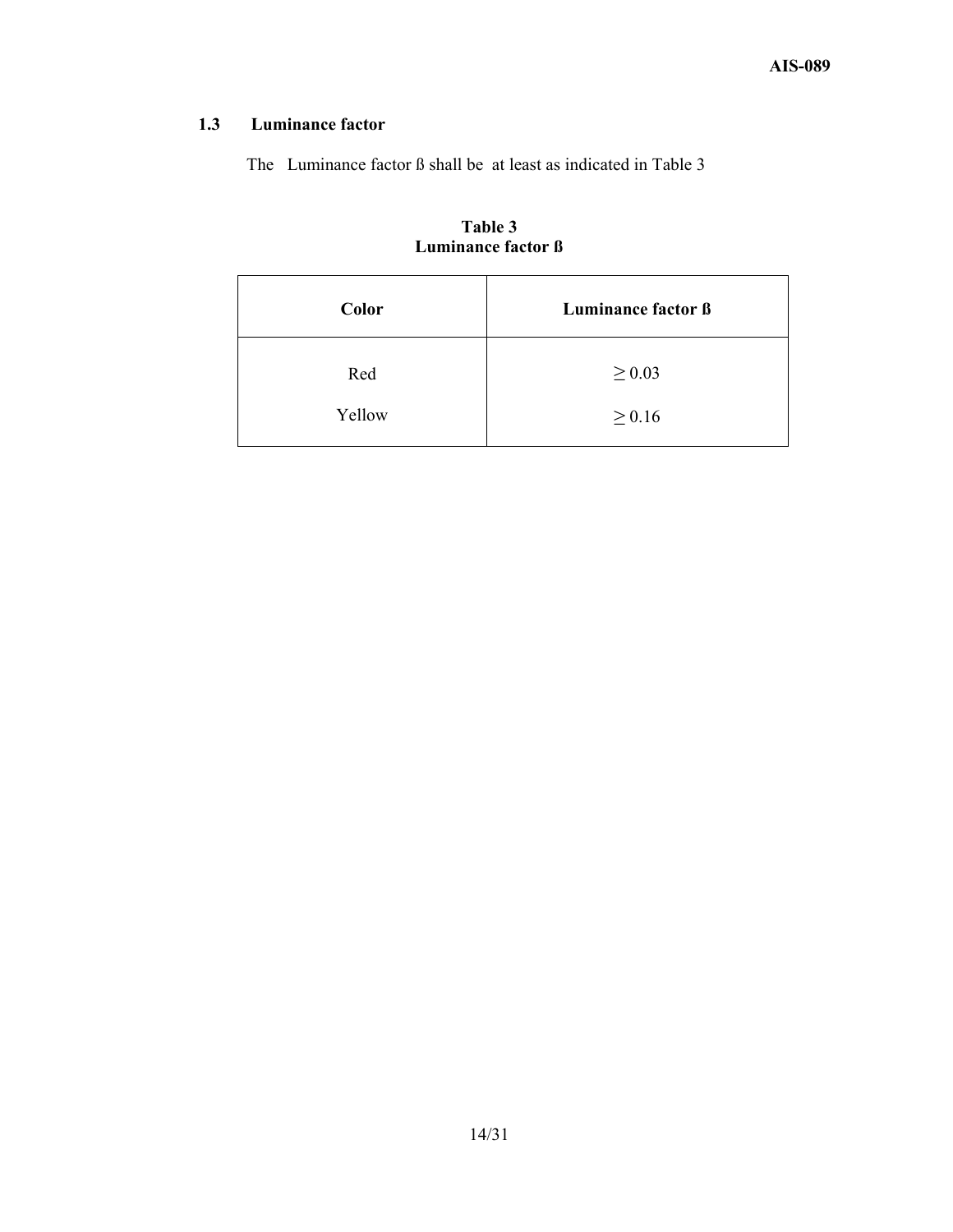### ( See 8)

### **RESISTANCE TO EXTERNAL AGENTS**

### **1. Resistance to weathering**

1.1 Procedure - For each test, two specimens of a sample unit (see paragraph 3.1.2 of this standard) are taken. One specimen shall be stored in a dark and dry container for subsequent use as "reference unexposed specimen".

 The second specimen shall be subjected to a source of illumination in accordance with ISO/Standard 105 - B02 - 1978, Section 4.3.1; the retro reflective material shall be exposed until blue standard No. 7 has faded to No. 4 on the grey scale and the fluorescent material until blue standard No. 5 has faded to No. 4 on the grey scale. After the test, the specimen shall be washed in a dilute neutral detergent solution, dried and examined for conformity with the requirements specified in paragraphs 1.2 to 1.4.

1.2 Visual appearance - No area of the exposed specimen shall show any evidence of cracking, scaling, pitting, blistering, delamination, distortion, chalking, staining or corrosion.

 There shall be no shrinkage in excess of 0.5 per cent in any linear direction and no evidence of adhesion failure such as edge lifting from the substrate.

- 1.3 Colour fastness The colours of the exposed specimens shall still meet the requirements in Annex 4, Tables 1, 2 and 3.
- 1.4 Effect on the coefficient of retro reflection of the retro reflective material:
- 1.4.1 For this check, measurement shall be made only at an observation angle of 20' and an entrance angle of 5º by the method given in Annex 5.
- 1.4.2 The coefficient of retro reflection of the exposed specimen when dry shall be not less than 80 per cent of the value in Annex 5, Table 1.
- 1.4.3 The specimen shall then be subjected to simulated rainfall and its coefficient of retro reflection under this condition shall be not less than 90 per cent of the value obtained when measured in dry condition, as explained in paragraph 1.4.2 above.

### **2. Resistance to corrosion**

2.1 A specimen of the sample unit shall be subjected to the action of a saline mist for 48 hours comprising two periods of exposure of 24 hours each, separated by an interval of 2 hours during which the specimen is allowed to dry.

The saline mist shall be produced by atomizing at a temperature of  $35^\circ \pm 2^\circ \text{C}$  a saline solution obtained by dissolving 5 parts by weight of sodium chloride in 95 parts of distilled water containing not more than 0.02 per cent of impurities.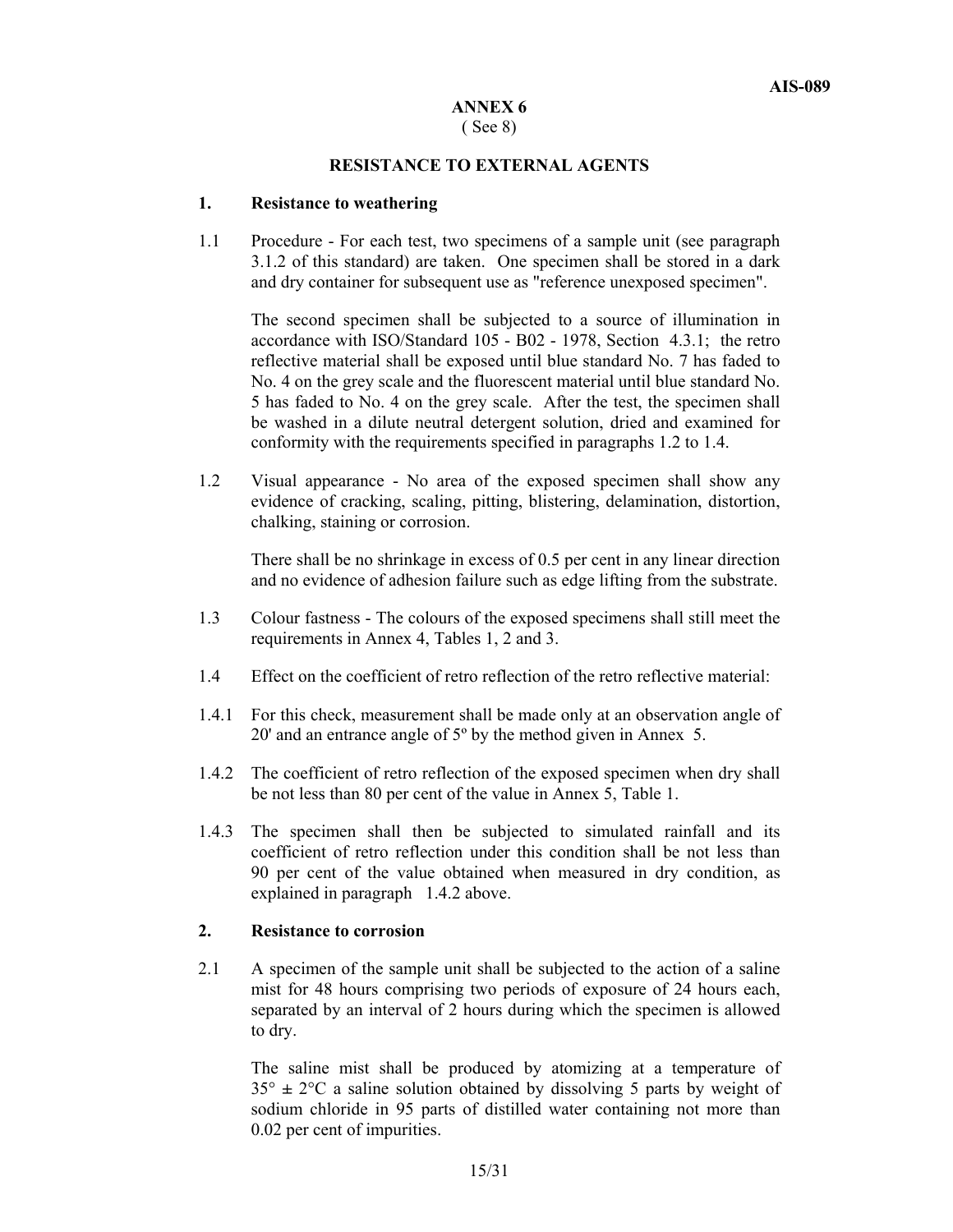- 2.2 Immediately after completion of the test, the sample shall show no sign of corrosion liable to impair the efficiency of the device.
- 2.2.1 The coefficient of 'Retro reflection R' of the retro reflective areas, when measured after a recovery period of 48 hours as specified in paragraph 1 of annex 5, at an entrance angle of 5º and an observation angle of 20', shall be not less than the value in Annex 5, Table 1. Before measuring, the surface shall be cleaned to remove salt deposits from the saline mist.

### **3. Resistance to fuels**

 A section of a sample unit not less than 300 mm long shall be immersed in a mixture of n-heptane and toluol, 70 per cent and 30 per cent by volume, for one minute.

 After removal, the surface shall be wiped dry with a soft cloth and shall not show any visible change, which would reduce its effective performance.

- **4. Bonding strength** (in the case of adhesive materials)
- 4.1 The adhesion of laminated or coated retro reflective and fluorescent materials shall be determined.
- 4.2 The coated materials, of whatever kind, shall not be removable without tools or without damaging the material.
- 4.3 The laminated materials (adhesive films) shall need a force of at least 10 N per 25 mm width, at a speed of 300 mm per minute, to be removed from the substrate.

### **5. Resistance to water**

 A section of a sample unit not less than 300 mm long shall be immersed in distilled water at a temperature of  $23^{\circ} \pm 5^{\circ}$  C for a period of 18 hours; it shall then be left to dry for 24 hours under normal laboratory conditions.

 After completion of the test, the section shall be examined. No part inside 10 mm from the cut edge shall show evidence of deterioration, which would reduce the effectiveness of the plate.

### **6. Resistance to impact** (except for plastics corner-cube reflectors)

 When a 25 mm diameter solid steel ball is dropped from a height of 2 m onto the retro reflective and fluorescent surfaces of a supported plate, at an ambient temperature of  $23^{\circ} \pm 2^{\circ}$  C, the material shall show no cracking or separation from the substrate at a distance of more than 5 mm from the impacted area.

### **7. Cleaning**

 A test example smeared with a mixture of detergent lubricating oil and graphite shall be easily cleaned without damage to the retro reflective or fluorescent surfaces when wiped with a mild aliphatic solvent such as n-heptane, followed by washing with a neutral detergent.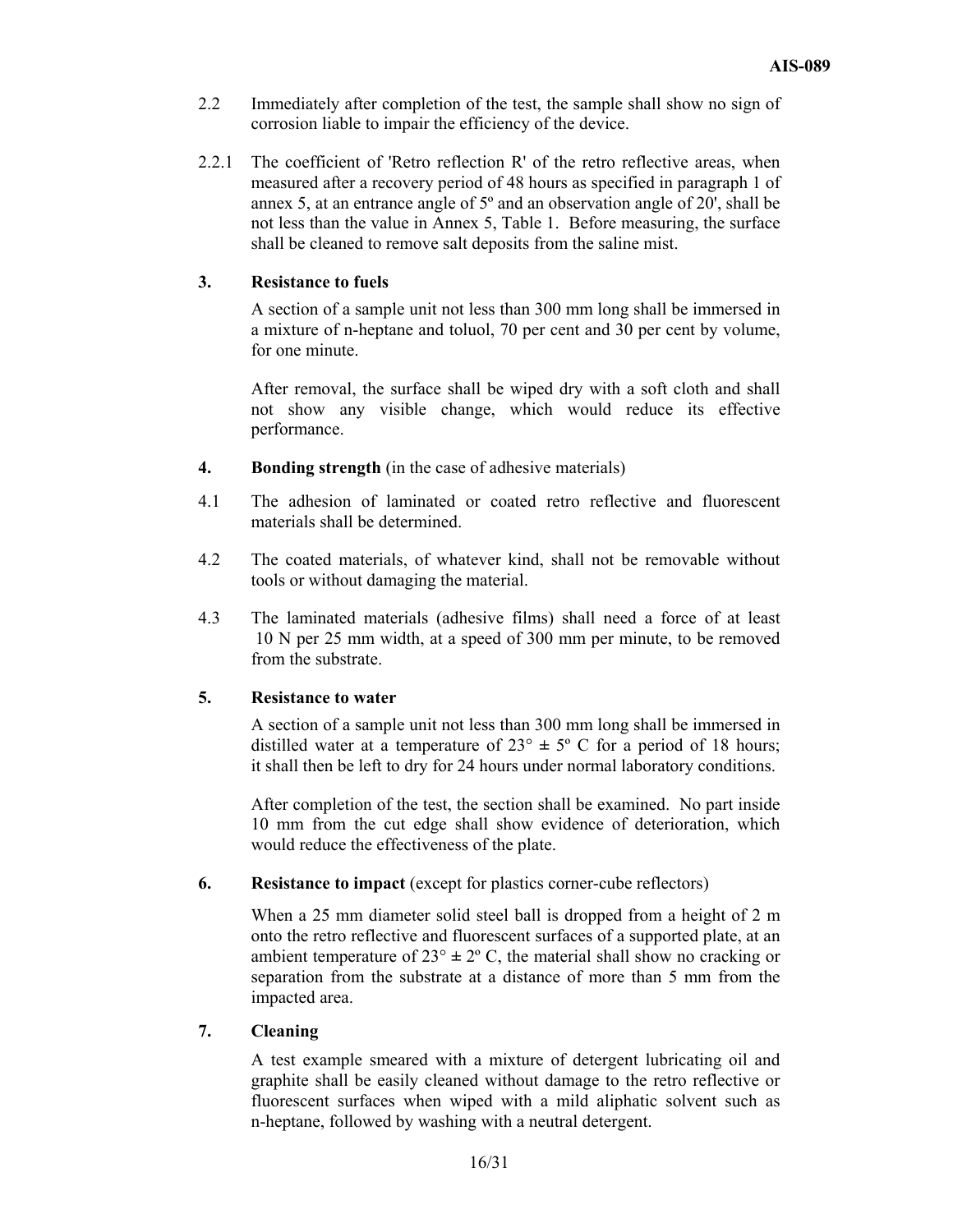## ( See 8)

### **RESISTANCE TO HEAT**

- 1. A section of a sample unit not less than 300 mm long shall be kept for 12 hours (in the case of moulded plastics reflectors this time shall be 48 hours) in a dry atmosphere at a temperature of  $65^{\circ} \pm 2^{\circ}C$ , after which the sample shall be allowed to cool for 1 hour at  $23 \pm 2$ °C. It shall then be kept for 12 hours at a temperature of  $-20^{\circ} \pm 2^{\circ}C$ .
- 1.1 The sample shall be examined after a recovery time of 4 hours under normal laboratory conditions.
- 2. After this test, no cracking or appreciable distortion of the surfaces, particularly of the optical units, shall be evident.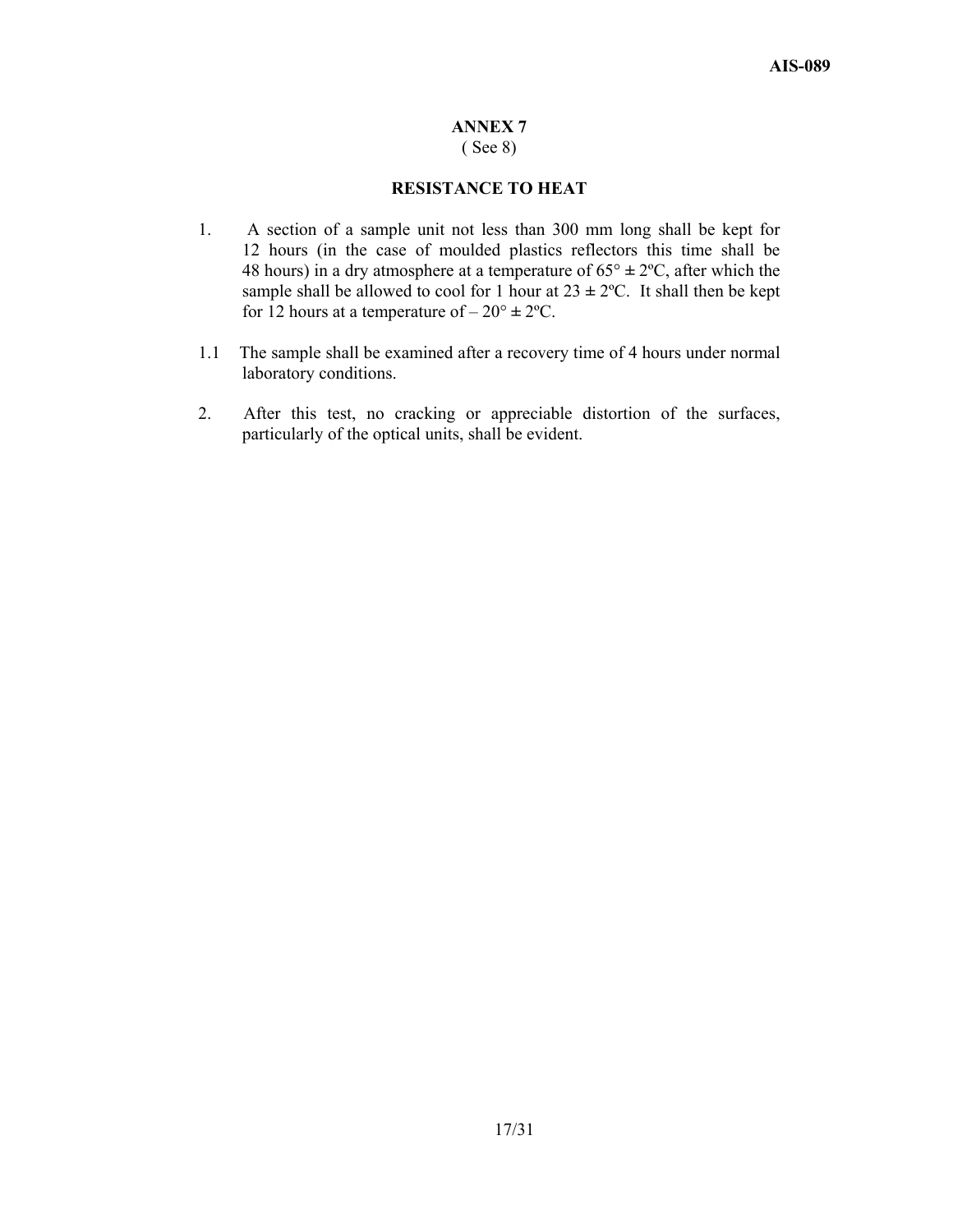## ( See 8)

### **RIGIDITY OF THE PLATES**

- 1. The rear marking plate shall be placed on two supports in such a way that the supports are parallel to the shorter edge of the plate and the distance from either support to the adjacent edge of the plate shall not exceed L/10, where L is the greater overall dimension of the plate. The plate shall then be loaded with bags of shot or of dry sand to a uniformly distributed pressure of 1.5  $kN/m^2$ . The deflection of the plate shall be measured at a point midway between the supports.
- 2. When tested as described in paragraph 1 above, the maximum deflection of the plate under the test load shall not exceed one fortieth of the distance between the supports in paragraph 1 and the residual deflection after removal of the load shall not exceed one fifth of the measured deflection under load.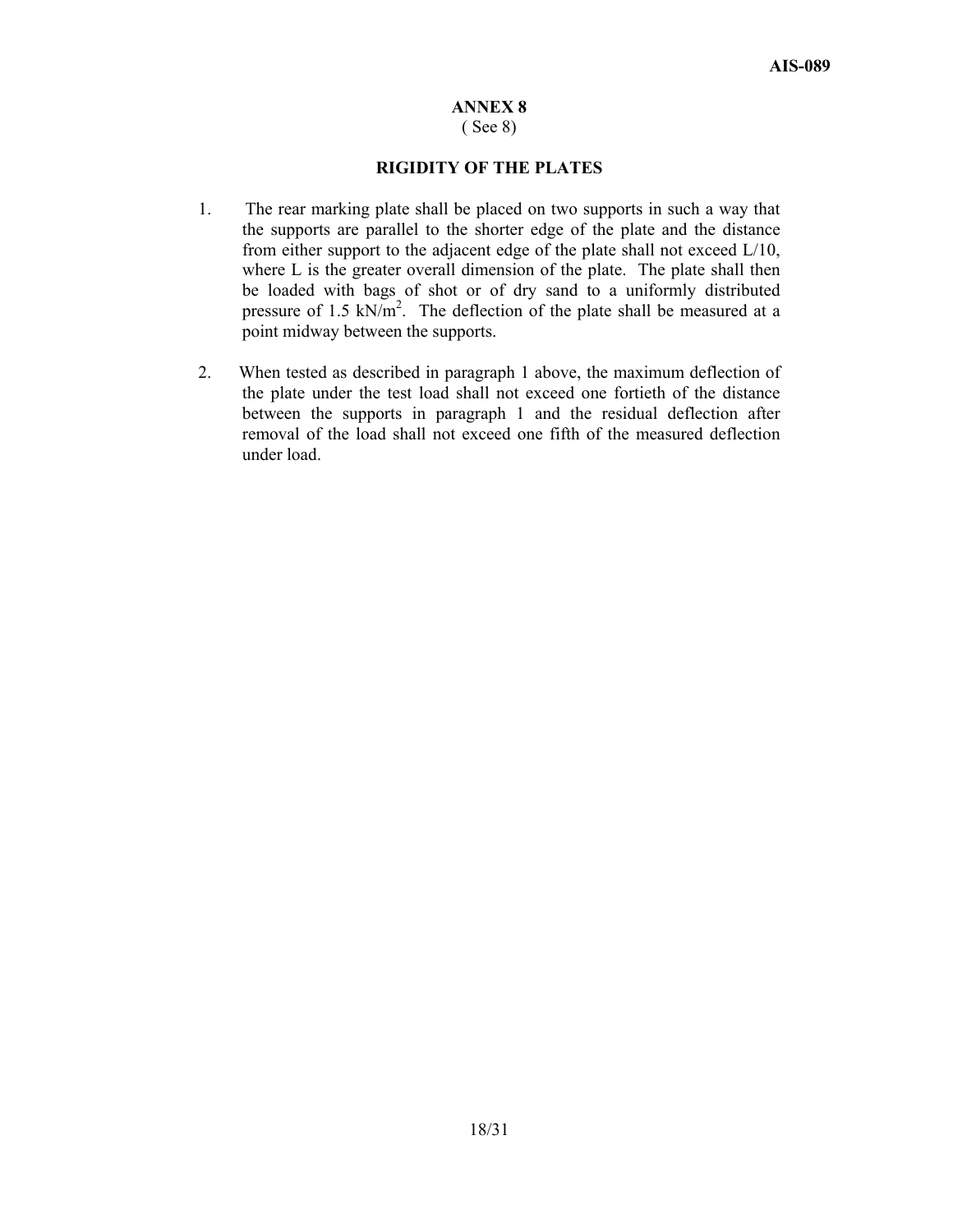( Annex reserved)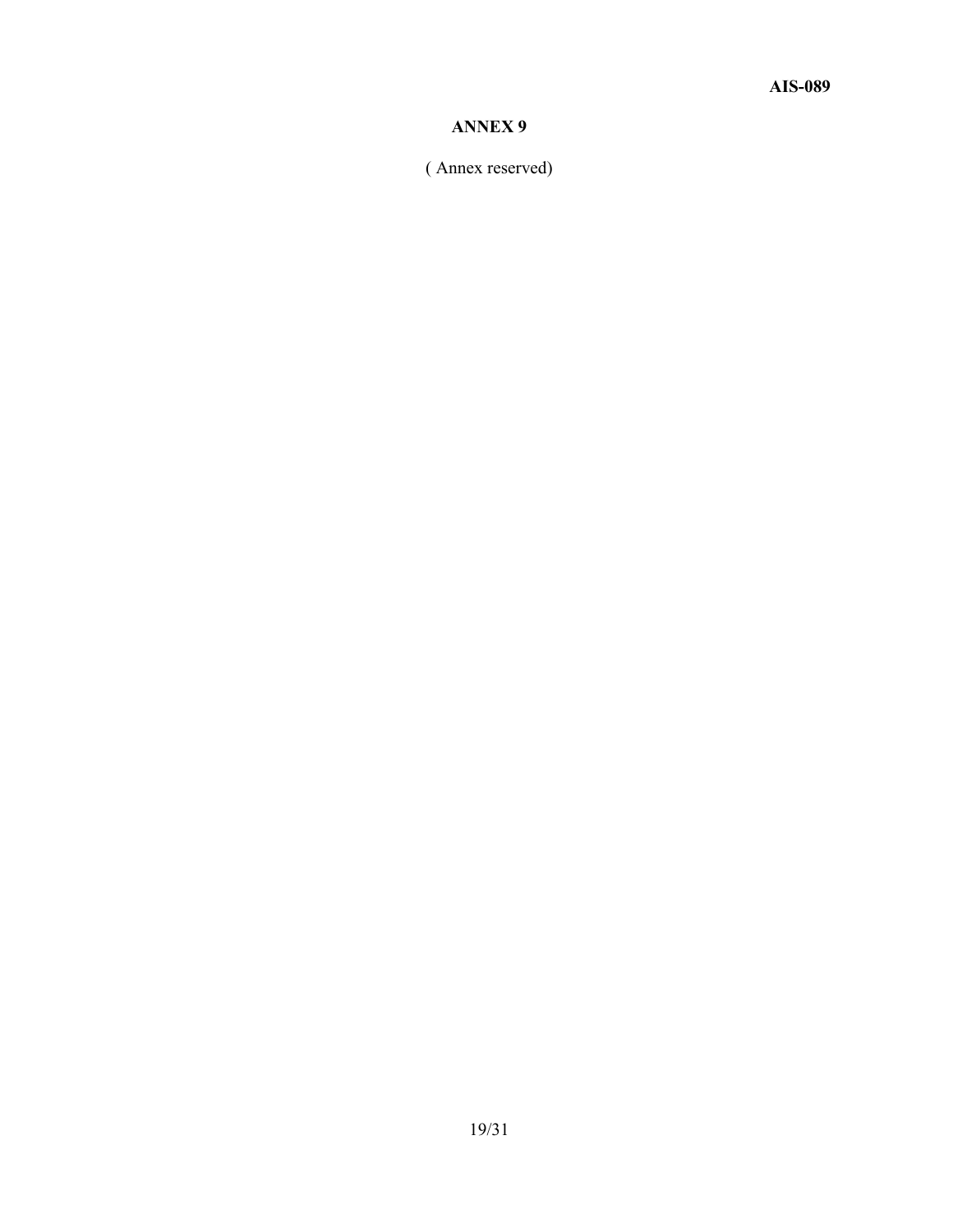### **ANNEX 10**  ( See Annex 3, cl. 3.4)



**REAR MARKING PLATES FOR TRUCKS AND TRACTORS ( Class1 and Class 3)** 

 **Figure 1**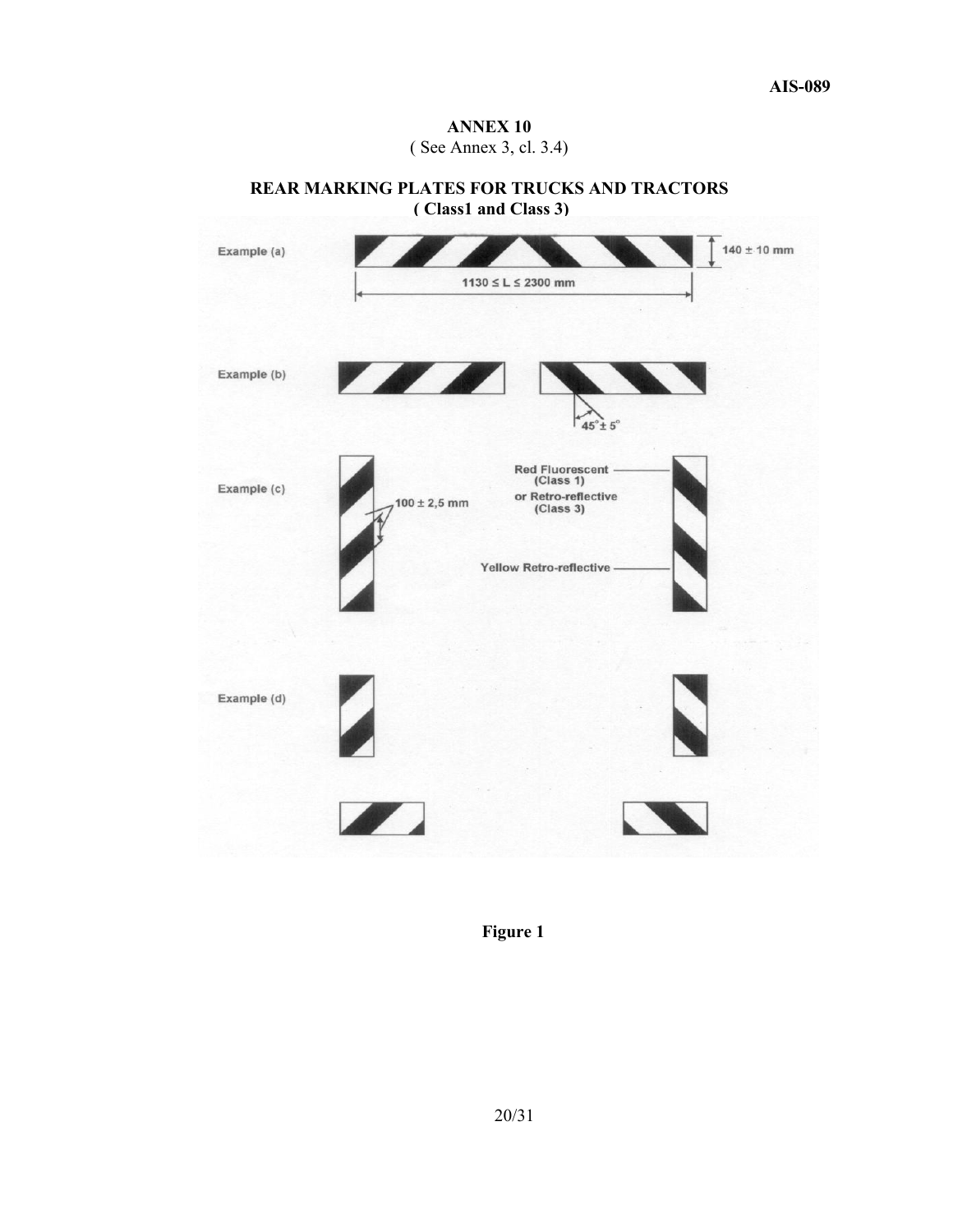

# **REAR MARKING PLATES FOR TRAILERS AND SEMI-TRAILERS ( Class 2 and Class 4)**

**Figure 2**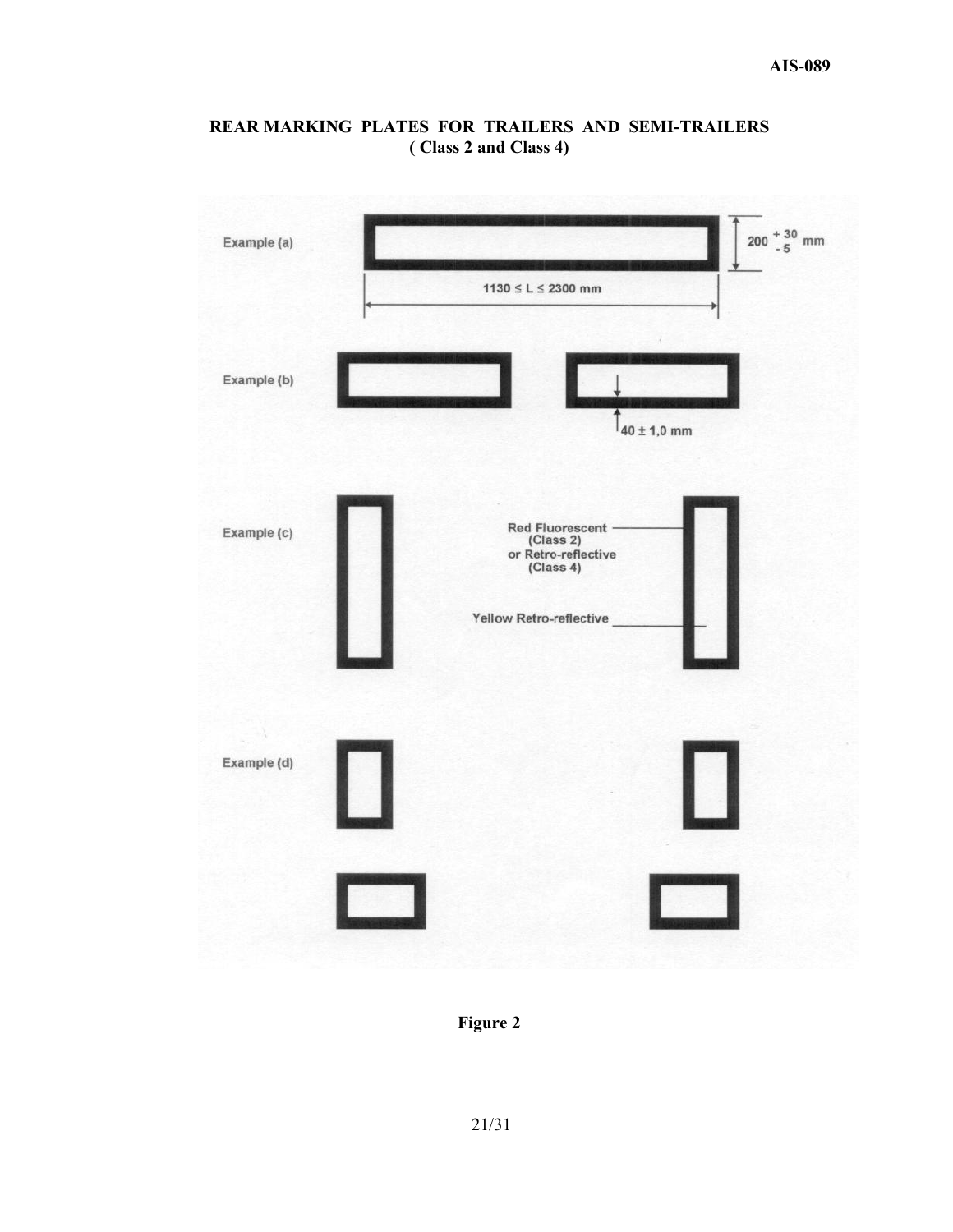### **ANNEX 11**  ( See 10)

### **MINIMUM REQUIREMENTS FOR CONFORMITY OF PRODUCTION CONTROL PROCEDURES**

### **1. GENERAL**

- **1.1.** The conformity requirements shall be considered satisfied from a mechanical and geometric standpoint, if the differences do not exceed inevitable manufacturing deviations within the requirements of this standard.
- **1.2.** With respect to photometric performances, the conformity of massproduced rear marking plates shall not be contested if, when testing photometric performances of any rear marking plate chosen at random, no measured value deviates unfavourably by more than 20% from the values prescribed in this standard.
- **1.3.** The chromaticity coordinates shall be complied with.
- **2. MINIMUM REQUIREMENTS FOR VERIFICATION OF CONFORMITY BY THE MANUFACTURER**  For each type of rear marking plate the holder of the approval mark shall carry out at least at the following tests, at appropriate intervals. The tests shall be carried out in accordance with the provisions of this standard.

If any sampling shows non-conformity with regard to the type of test concerned, further samples shall be taken and tested. The manufacturer shall take steps to ensure the conformity of the production concerned.

### **2.1. Nature of Tests**

Tests of conformity in this standard shall cover the photometric and colorimetric characteristics and the test of weather resistance of these characteristics.

### **2.2. Methods Used in Tests**

- 2.2.1. Tests shall generally be carried out in accordance with the methods set out in this standard.
- 2.2.2. In any test of conformity carried out by the manufacturer, equivalent methods may be used with the consent of the competent authority responsible for approval tests. The manufacturer is responsible for proving that the applied methods are equivalent to those laid down in this standard.
- 2.2.3. The application of paragraphs 2.2.1. and 2.2.2. requires regular calibration of test apparatus and its correlation with measurements made by a competent authority.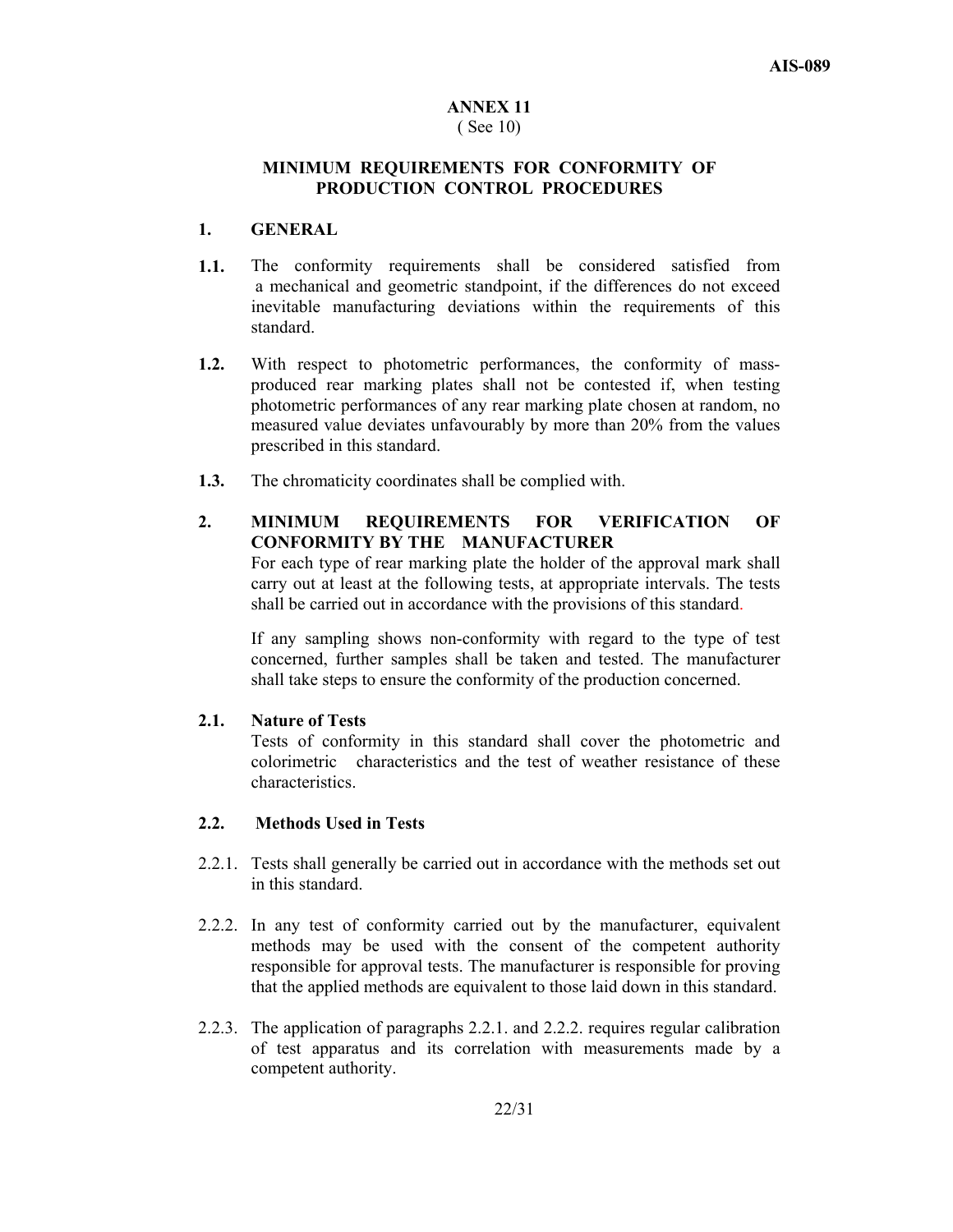2.2.4. In all cases the reference methods shall be those of this standard, particularly for the purpose of administrative verification and sampling.

### **2.3. Nature of Sampling**

Samples of rear marking plates shall be selected at random from the production of a uniform batch. A uniform batch means a set of rear marking plates of the same type, defined according to the production methods of the manufacturer.

The assessment shall in general cover series production from individual factories. However, a manufacturer may group together records concerning the same type from several factories, provided these operate under the same quality system and quality management.

### **2.4. Measured and Recorded Photometric Characteristics**

The sampled rear marking plate shall be subjected to photometric measurements at the points and chromaticity coordinates provided for in the standard.

### **2.5. Criteria Governing Acceptability**

The manufacturer is responsible for carrying out a statistical study of the test results and for defining, in agreement with the competent authority, criteria governing the acceptability of his products in order to meet the specifications laid down for verification of conformity of products in paragraph 10.1 of this standard.

The criteria governing the acceptability shall be such that, with a confidence level of 95%, the minimum probability of passing a spot check in accordance with Annex 12 (first sampling) would be 0.95.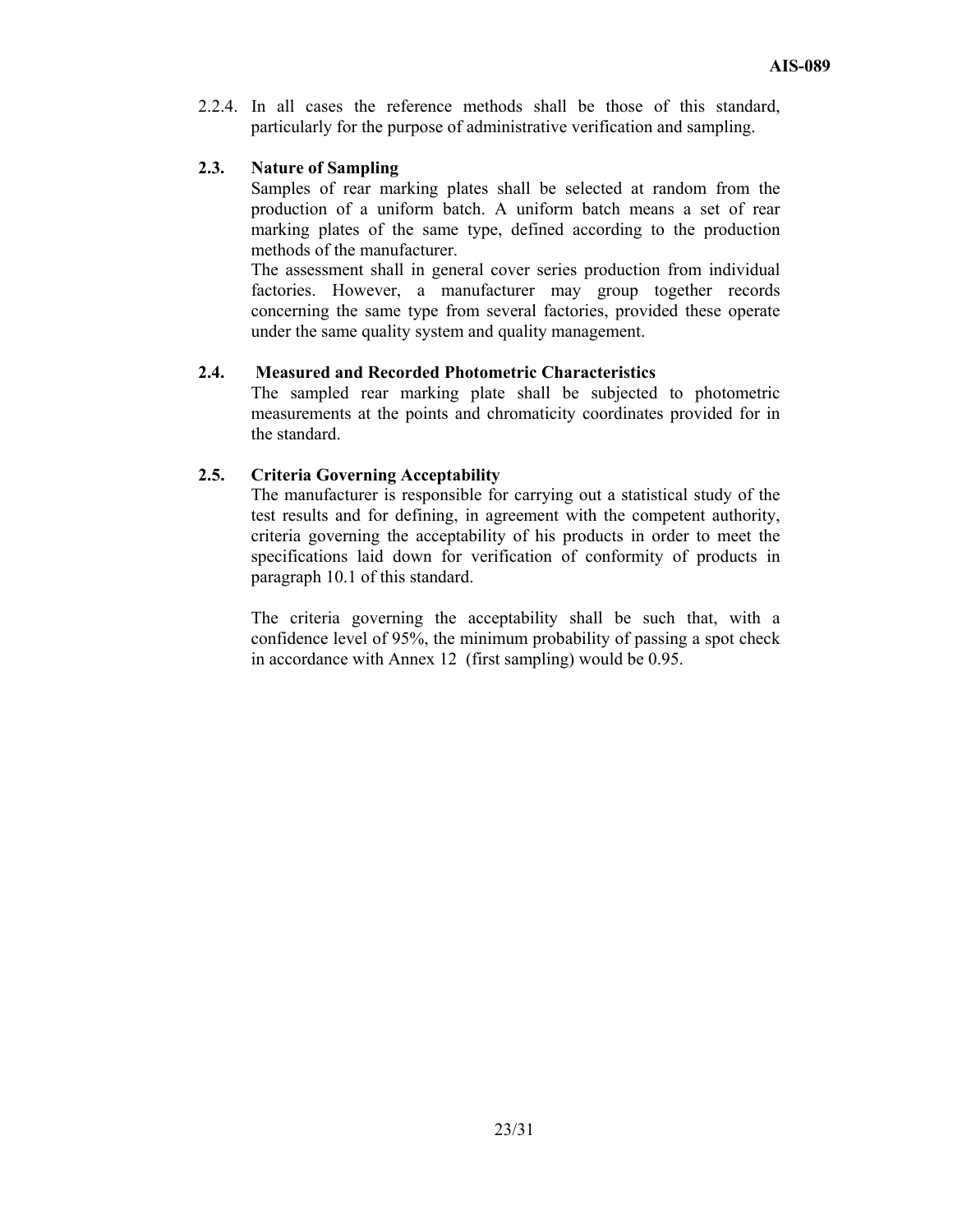# ( See 10.)

### **MINIMUM REQUIREMENTS FOR SAMPLING BY AN INSPECTOR**

### **1. GENERAL**

- **1.1.** The conformity requirements shall be considered satisfied from a mechanical and a geometric standpoint, in accordance with the requirements of this standard, if any, if the differences do not exceed inevitable manufacturing deviations.
- **1.2.** With respect to photometric performance, the conformity of massproduced rear marking plates shall not be contested if, when testing photometric performances of any rear marking plate chosen at random:
- 1.2.1. No measured value deviates unfavourably by more than 20% from the values prescribed in this standard.
- 1.2.2. Rear marking plates with apparent defects are disregarded.
- **1.3.** The chromaticity coordinates shall be complied with.

### **2. FIRST SAMPLING**

In the first sampling four rear marking plates are selected at random. The first sample of two is marked A, the second sample of two is marked B.

### **2.1. The Conformity is not Contested**

2.1.1. Following the sampling procedure shown in Figure 1 of this Annex the conformity of mass-produced rear marking plates shall not be contested if the deviation of the measured values of the rear marking plates in the unfavourable directions are:

### 2.1.1.1. Sample A

| AI: | one rear marking plate               | $0\%$ |
|-----|--------------------------------------|-------|
|     | one rear marking plate not more than | 20%   |
| A2: | both rear marking plates more than   | $0\%$ |
|     | but not more than                    | 20%   |
|     | go to Sample B                       |       |

### 2.1.1.2. Sample B

| $\mathbf{B}1$ : | both rear marking plates | $0\%$ |
|-----------------|--------------------------|-------|
|-----------------|--------------------------|-------|

### **2.2. The Conformity is Contested**

2.2.1. Following the sampling procedure shown in Figure 1 of this Annex the conformity of mass-produced rear marking plates shall be contested and the manufacturer requested to make his production meet the requirements (alignment) if the deviations of the measured values of the rear marking plates are: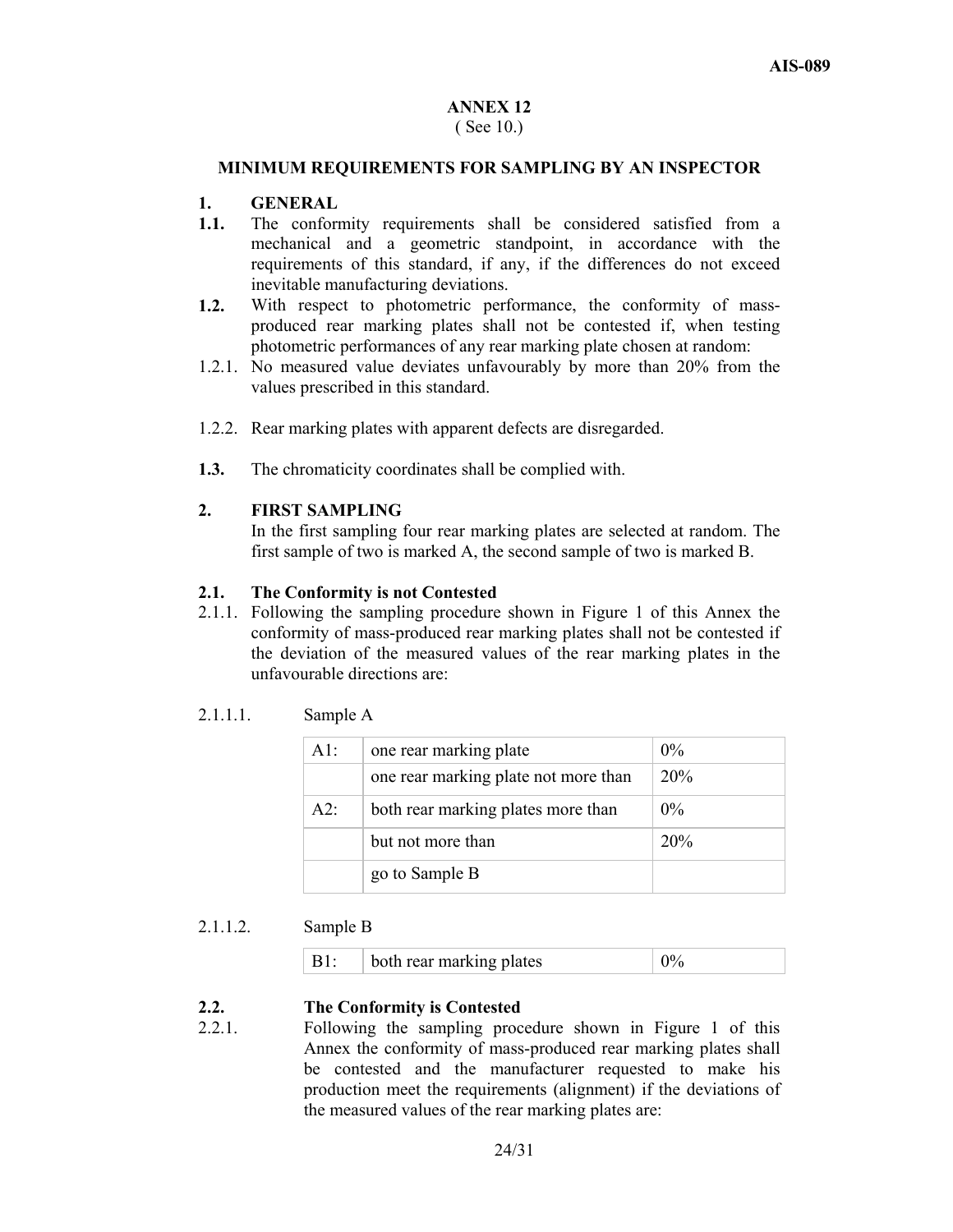### 2.2.1.1. Sample A

| $A3$ : | one rear marking plate not more than | 20%             |
|--------|--------------------------------------|-----------------|
|        | one rear marking plate more than     | 20 <sub>%</sub> |
|        | but not more than                    | 30%             |

### 2.2.1.2. Sample B

| in the case of A2                    |                        |
|--------------------------------------|------------------------|
| one rear marking plate more than     | $0\%$                  |
| but not more than                    | 20%                    |
| one rear marking plate not more than | 20%                    |
|                                      |                        |
| in the case of A2                    |                        |
|                                      | $0\%$                  |
| one rear marking plate more than     | 20%                    |
| but not more than                    | 30%                    |
|                                      | one rear marking plate |

### **2.3. Approval Withdrawn**

Conformity shall be contested and paragraph 10 applied if, following the sampling procedure in Figure 1 of this Annex, the deviations of the measured values of the rear marking plates are:

### 2.3.1. Sample A

| $AA$ : | one rear marking plate not more than | 20%   |
|--------|--------------------------------------|-------|
|        | one rear marking plate more than     | 30%   |
| A5:    | both rear marking plates more than   | $0\%$ |

### 2.3.2. Sample B

| B4: | in the case of A2                  |       |
|-----|------------------------------------|-------|
|     | one rear marking plate more than   | $0\%$ |
|     | but not more than                  | 20%   |
|     | one rear marking plate more than   | 20%   |
|     |                                    |       |
| B5: | in the case of A2                  |       |
|     | both rear marking plates more than | 20%   |
|     |                                    |       |
| B6: | in the case of A2                  |       |
|     | one rear marking plate             | $0\%$ |
|     | one rear marking plate more than   | 30%   |

### **3. REPEATED SAMPLING**

In the cases of A3, B2, B3 a repeated sampling, third Sample C of two rear marking plates and fourth Sample D of two rear marking plates, selected from stock manufactured after alignment, is necessary within two months time after the notification.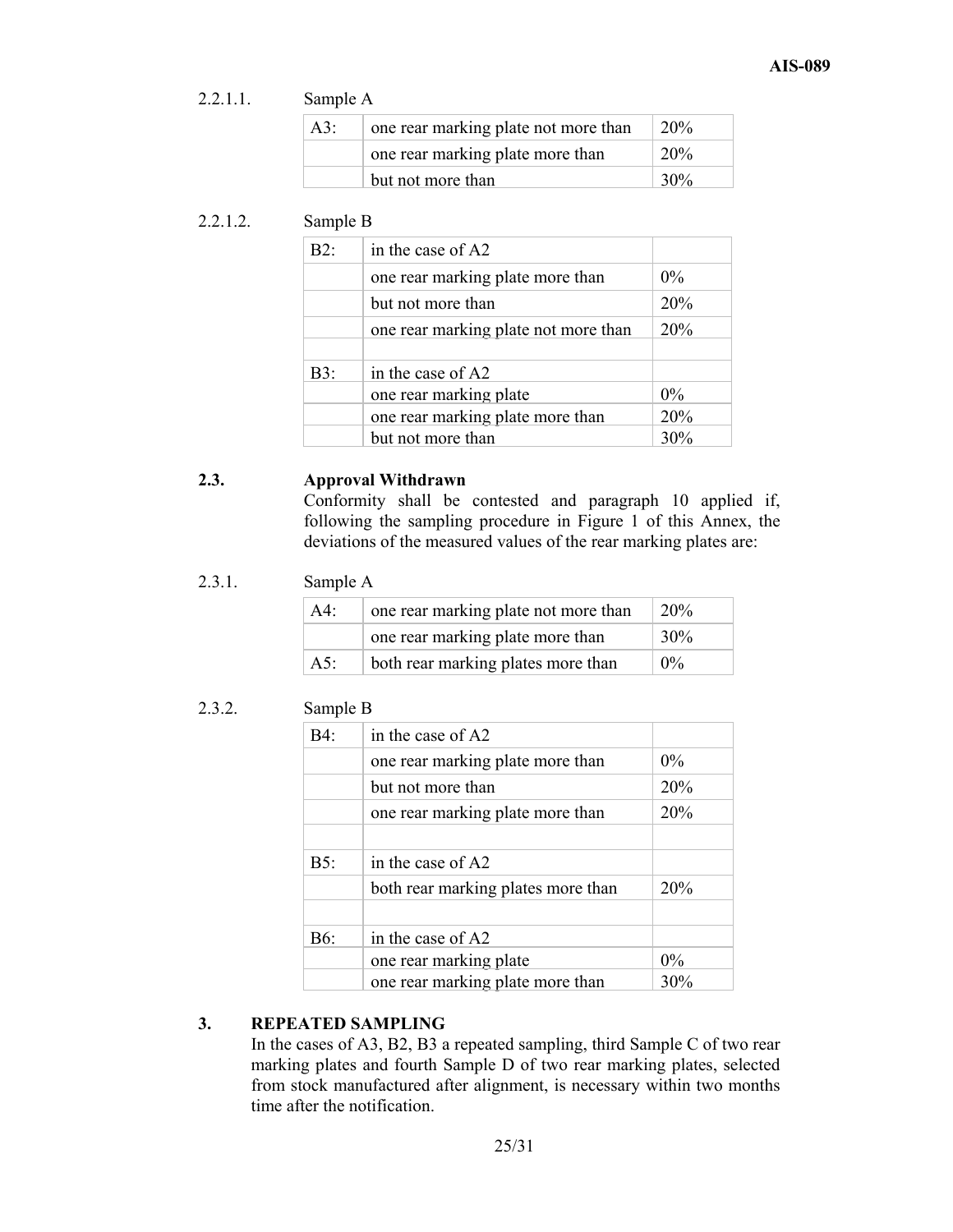### **3.1. The Conformity is not Contested**

3.1.1. Following the sampling procedure shown in Figure 1 of this Annex the conformity of mass-produced rear marking plates shall not be contested if the deviations of the measured values of the rear marking plates are:

### 3.1.1.1. Sample C

| Cl:    | one rear marking plate               | $0\%$ |
|--------|--------------------------------------|-------|
|        | one rear marking plate not more than | 20%   |
|        |                                      |       |
| $C2^+$ | both rear marking plates more than   | $0\%$ |
|        | but not more than                    | 20%   |
|        | go to Sample D                       |       |

### 3.1.1.2. Sample D

| $D1$ : | $\ln$ the case of C2     |  |
|--------|--------------------------|--|
|        | both rear marking plates |  |

### **3.2. The Conformity is Contested**

3.2.1. Following the sampling procedure shown in Figure 1 of this Annex the conformity of mass-produced rear marking plates shall be contested and the manufacturer requested to make his production meet the requirements (alignment) if the deviations of the measured values of the rear marking plates are:

### 3.2.1.1. Sample D

| D2 | in the case of $C2$                  |                 |
|----|--------------------------------------|-----------------|
|    | one rear marking plate more than     | $0\%$           |
|    | but not more than                    | 20 <sub>%</sub> |
|    | one rear marking plate not more than | 20%             |

### **3.3. Approval Withdrawn**

Conformity shall be contested and paragraph 10 applied if, following the sampling procedure in Figure 1 of this Annex, the deviations of the measured values of the rear marking plates are:

3.3.1. Sample C

| $C3$ : | one rear marking plate not more than | 20%             |
|--------|--------------------------------------|-----------------|
|        | one rear marking plate more than     | 20%             |
| $C4$ : | both rear marking plates more than   | 20 <sub>%</sub> |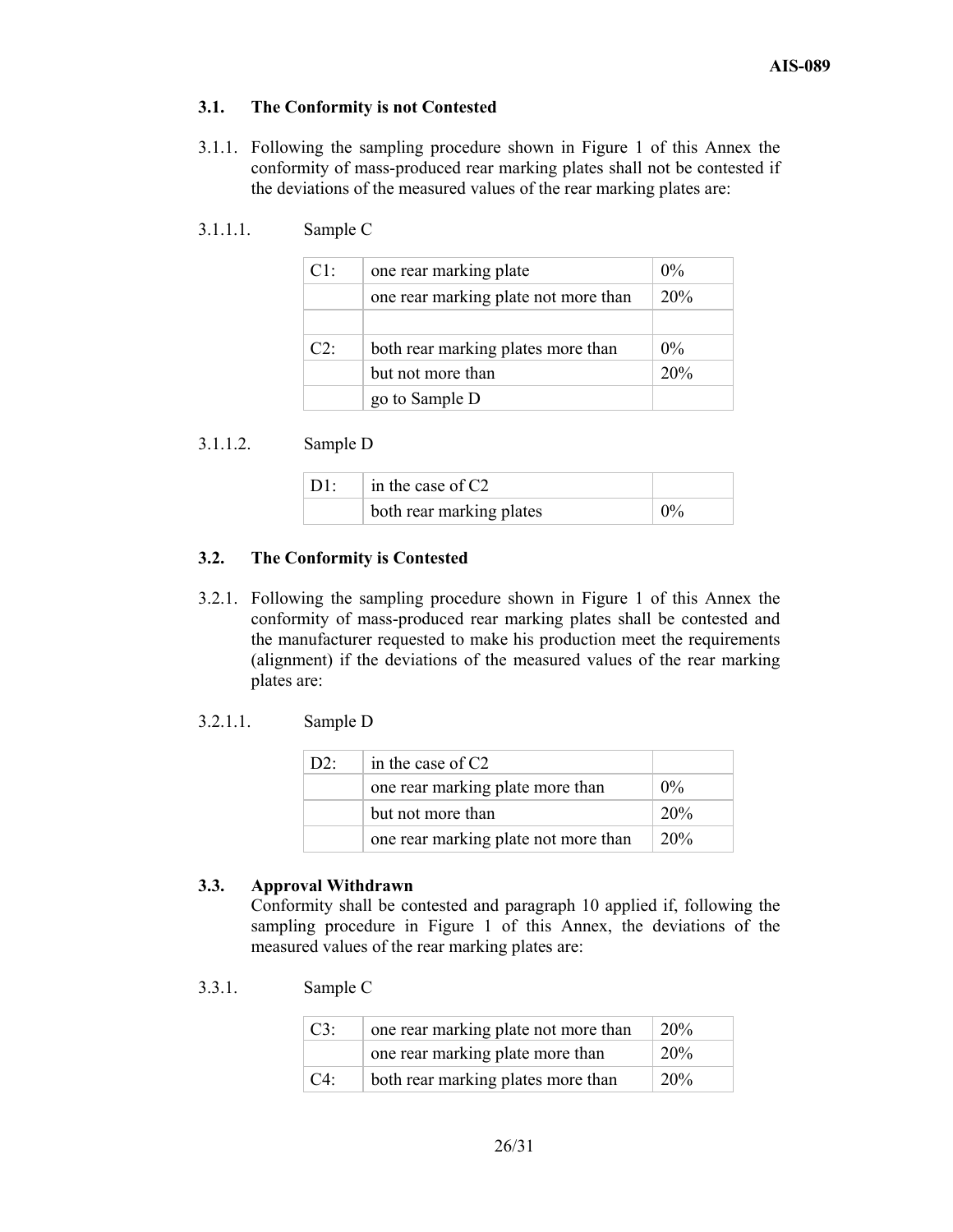## 3.3.2. Sample D

| D3: | in the case of C2                     |            |
|-----|---------------------------------------|------------|
|     | one rear marking plate 0 or more than | $0\%$      |
|     | one rear marking plate more than      | <b>20%</b> |

### **4. RESISTANCE TESTS**

Specimens of one of the rear marking plates of Sample A, after sampling procedure in Figure 1 of this Annex, shall be tested according to the procedures described in Annexes 6 and 7 to this standard. The rear marking plate shall be considered acceptable if the tests were passed.

However, if the tests on specimens of Sample A did not pass the tests, the two rear marking plates of Sample B shall be subjected to the same procedure and both shall pass the test.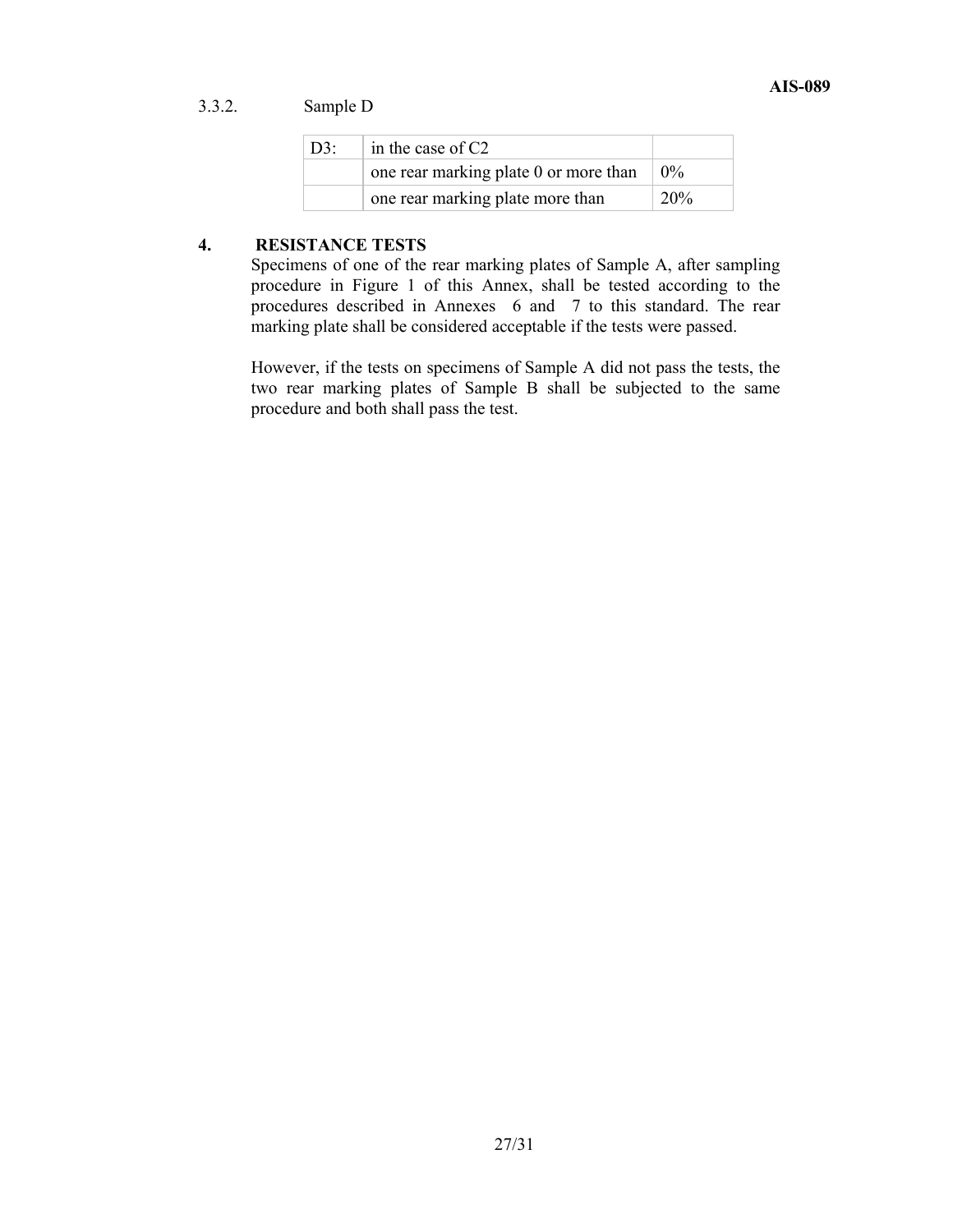

 **Figure 1**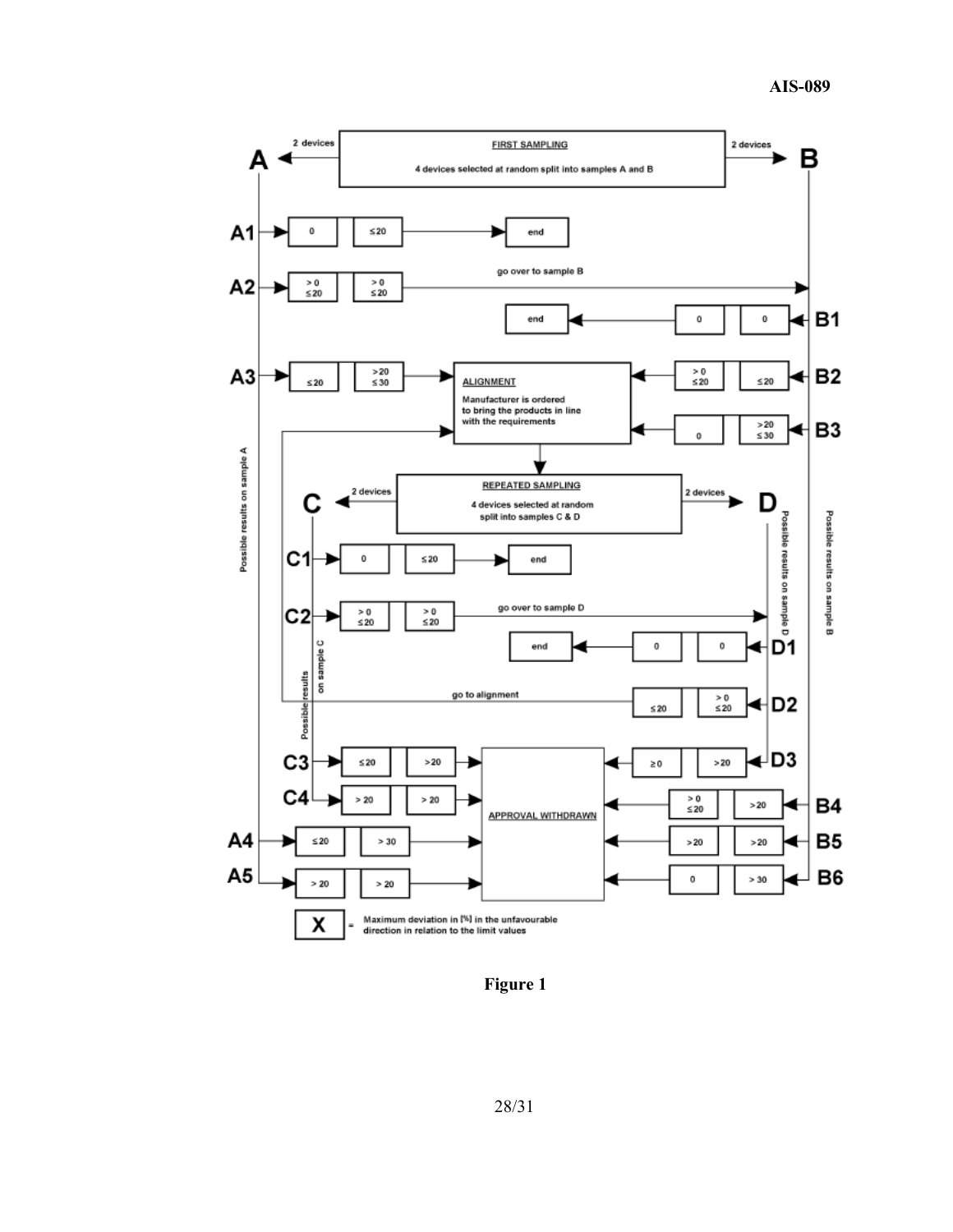#### **ANNEX 13**  ( See 8.2)

### **GUIDELINES FOR INSTALLATION OF REAR MARKING PLATES ON HEAVY AND LONG VEHICLES**

**1.** It is recommended to apply on vehicles specified in paragraph 2 of this Annex "Rear marking plates for heavy and long vehicles" conforming to this standard and the specific requirements relating to its scope in accordance with the guidelines given in this Annex.

### **2. SCOPE**

The main purpose of these guidelines is to establish requirements for installation, arrangement, position and geometric visibility of rear marking plates on heavy and long vehicles. It increases the visibility and permits an easy identification of these vehicles.

### **2.1. Heavy Motor Vehicles**

The installation of rear marking plates for heavy motor vehicles according to the provisions of this Annex is required for vehicles of Category N2, with a maximum mass exceeding 7.5 tonnes and N3, with the exception of tractors for semi-trailers and for articulated buses

### **2.2. Long Vehicles**

The installation of rear marking plates for long vehicles, according to the provisions of this Annex, is required for the following vehicles:

Categories T1, T2, T3  $-$  trailers/semi-trailers exceeding 8 m in length (including the drawbar)

All vehicles of Category T4

### **3. NUMBER**

One, two, or four.

### **4. ARRANGEMENT –**

Every rear marking shall be fitted such that the lower edge is horizontal. Every part of a rear marking shall lie within  $5^\circ$  of a transverse vertical plane at right angles to the longitudinal axis of the vehicle and shall face to the rear. The set of marking plates shall be arranged symmetrically with respect to the median longitudinal plane of the vehicle.

The rear marking plates shall be type approved and meet the requirements of this standard with the following classification:

(a) For heavy vehicles:

| Class 1 | : alternate, oblique stripes of red fluorescent and yellow<br>retro-reflective materials;      |  |
|---------|------------------------------------------------------------------------------------------------|--|
| Class 3 | : alternate, oblique stripes of red retro-reflective and<br>yellow retro-reflective materials. |  |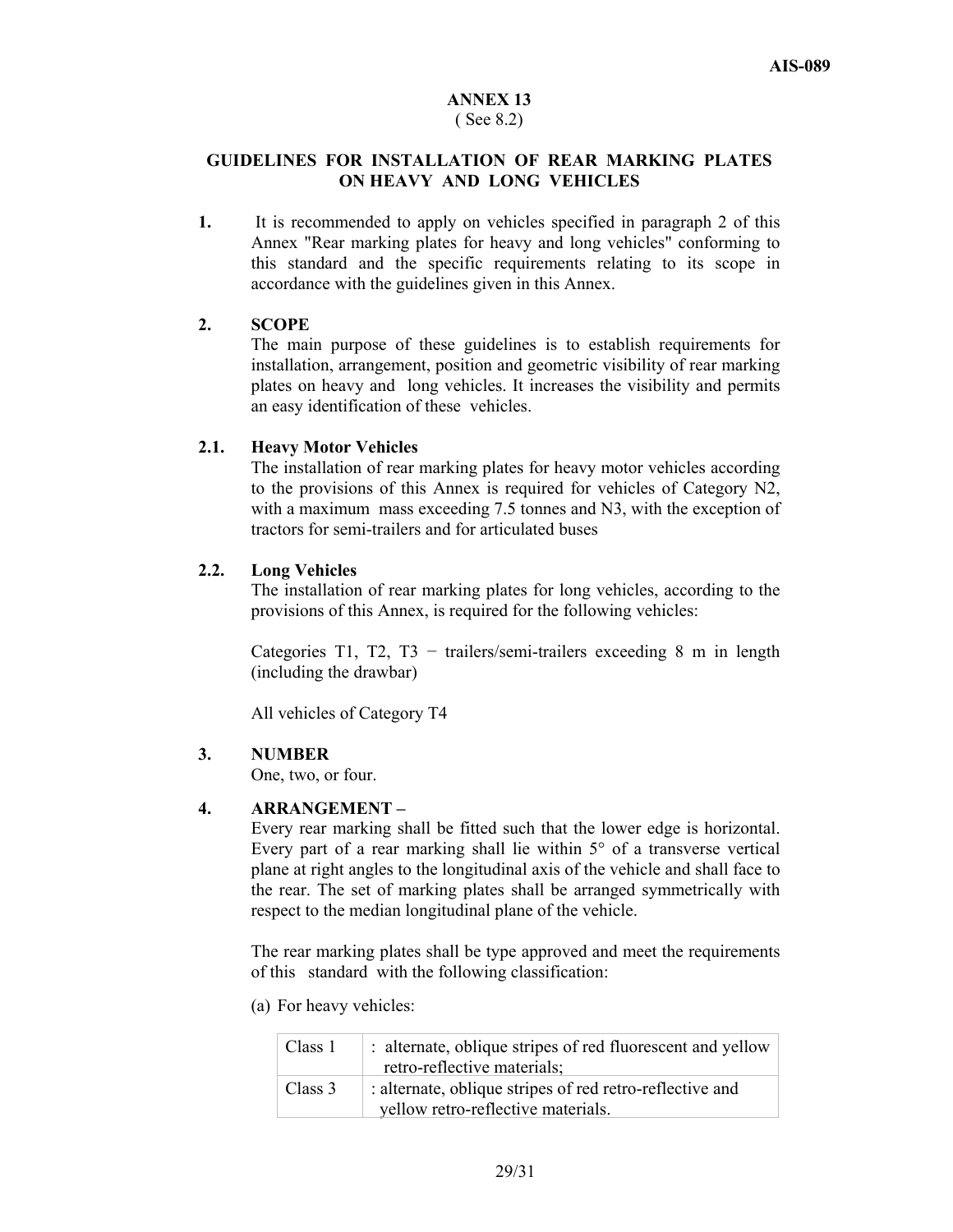(b) For long vehicles:

| Class 2 | : yellow retro-reflective centre with a red fluorescent                 |  |
|---------|-------------------------------------------------------------------------|--|
|         | border:                                                                 |  |
| Class 4 | : yellow retro-reflective centre with a red retro-reflective<br>border. |  |

## **5. POSITION**

| In width:                            | No individual specifications                         |
|--------------------------------------|------------------------------------------------------|
| In height:                           | Above the ground, not less than 250 mm (lower edge), |
| nor more than 2,100 mm (upper edge). |                                                      |

### **6. GEOMETRIC VISIBILITY**

Horizontal angle: 30° inwards and outwards Vertical angle : 15° above and below the horizontal Orientation : rearwards.